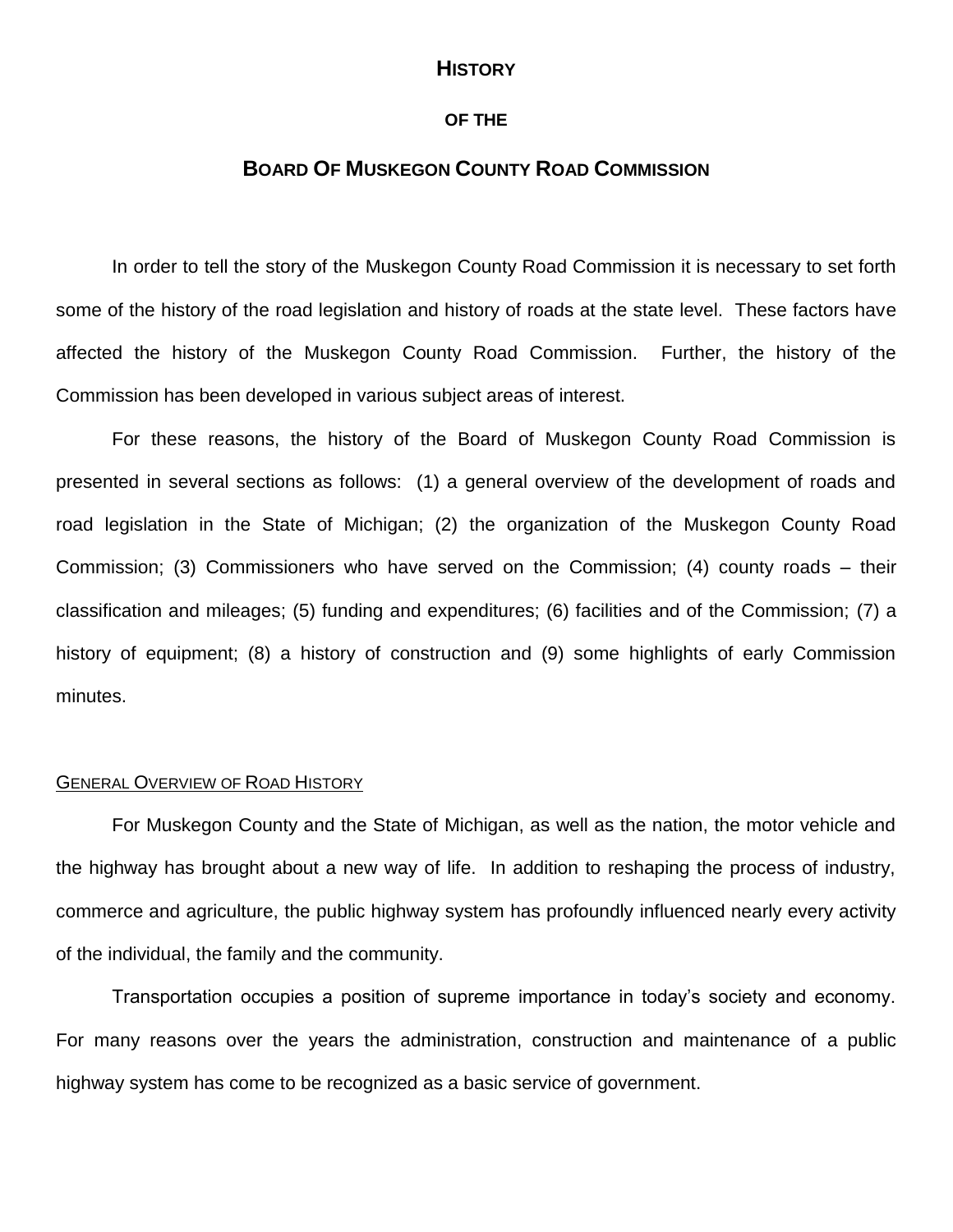The most obvious beginnings of Michigan's transportation network consisted of the Great Lakes, the rivers and Indian trails and paths. The earliest roads in the Northwest territory were built by the Federal Government or the Michigan Territorial Government; first for military purposes and second, in order to promote settlement of the territory.

After Michigan became a state in 1837, the Federal Government withdrew its support of road building and left the State with this responsibility. Because the State had limited funds to spend on roads, construction stopped and maintenance fell behind.

The very first roads were probably nothing more than areas cleared of trees, stumps and other obstacles that would permit the passage of horses and wagons. One of the first attempts at road construction was called "corduroy roads". These roads were made by placing logs on the ground without regard to size of the logs or the smoothness of the riding surface. These roads had a very unique feature in that as they wore down, the ride became smoother. As rough and uncomfortable as they were, they were highly regarded by Michigan's pioneer citizens and in fact, they referred to them as pleasure roads.

Due to the lack of maintenance and reconstruction, these early roads fell into disrepair. At the time, travel and demand for better roads was increasing. In response to this increased travel, Michigan entered what is called the "plank road" era and private companies were formed which built privately-owned roads and charged tolls. In 1848, the State Legislature passed legislation known as General Plank Road Act to regulate the operations of these businesses. Michigan was one of the first states to experiment with plank roads.

Plank roads were required to be from eight (8) to sixteen (16) feet wide and to provide a good smooth permanent road of which an eight-foot width was to consist of three-inch thick planks. The plank roads were actually well-designed roads, considering the conditions under which they were built. Many of them had ditches and a shoulder where wagons could pull off. When new, they were relatively smooth and easy on horses and passengers of wagons. The tolls for two-horse wagons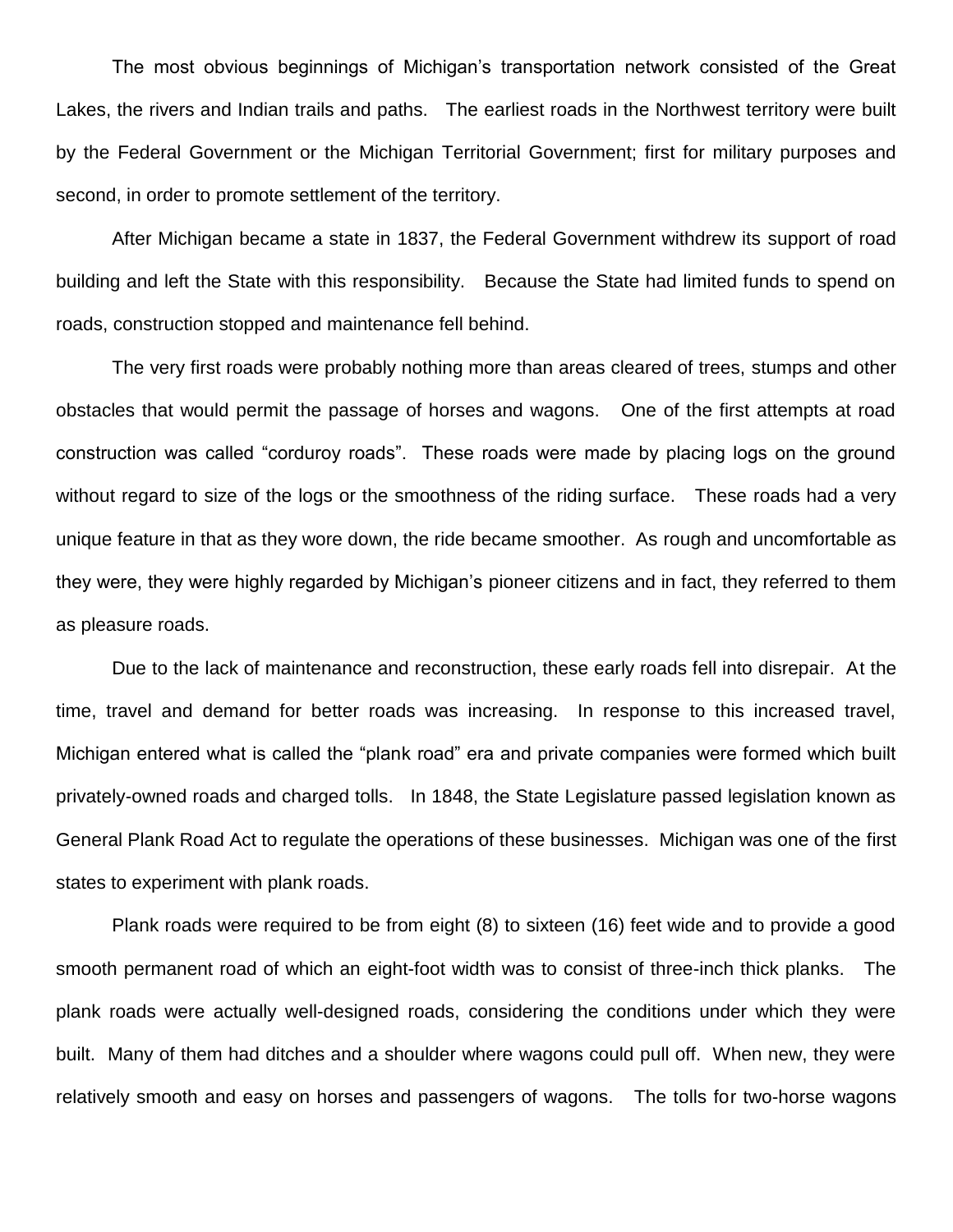and carriages and every score of neat cattle was two cent per mile and for one-horse vehicles, the rate was one cent per mile.

It was soon discovered that timber planks decayed rapidly or people stole them to use for building materials. Due to the high cost of timber, gravel was used as a maintenance material instead of rebuilding with timber. This type of maintenance marked the beginning of gravel road surfacing. Over a period of time these plank roads could not be maintained by private companies from the tolls received, and they simply went out of business. Therefore, this form of road disappeared as a way to provide for transportation.

About the time plank roads were going out, the railroads came to the Midwest and road building was neglected throughout most of the state until the turn of the century when the automobile appeared on the scene.

From the time of the earliest settlements in the State, the responsibility for construction and maintenance of roads was considered to be a local responsibility which was financed through property taxes and special assessments. Discounting the private toll roads, the only rural roads built in Michigan from 1850 – 1880 were township roads. The territorial law of 1827 had established the township as the basic unit of government responsible for roads. The new state constitution of 1850 carried this township responsibility forward and transferred to township control many of the earlier roads built by the state government.

The assignment of road responsibilities to the townships reflected the belief that road construction and maintenance was the responsibility of the people who lived along the roads. During this time, state statutes permitted the townships to require every adult male citizen residing along the road to work on construction and maintenance of the road a certain number of days each year in relation to the valuation of property or to pay a cash payment equal to the number of days required for work. Township residents who did not own property had to work one day each year or pay a tax equal to one day's labor. You could avoid laboring on the road construction only by hiring someone to work in your place; otherwise, you were fined \$3.25 a day. If you showed up but loafed, you could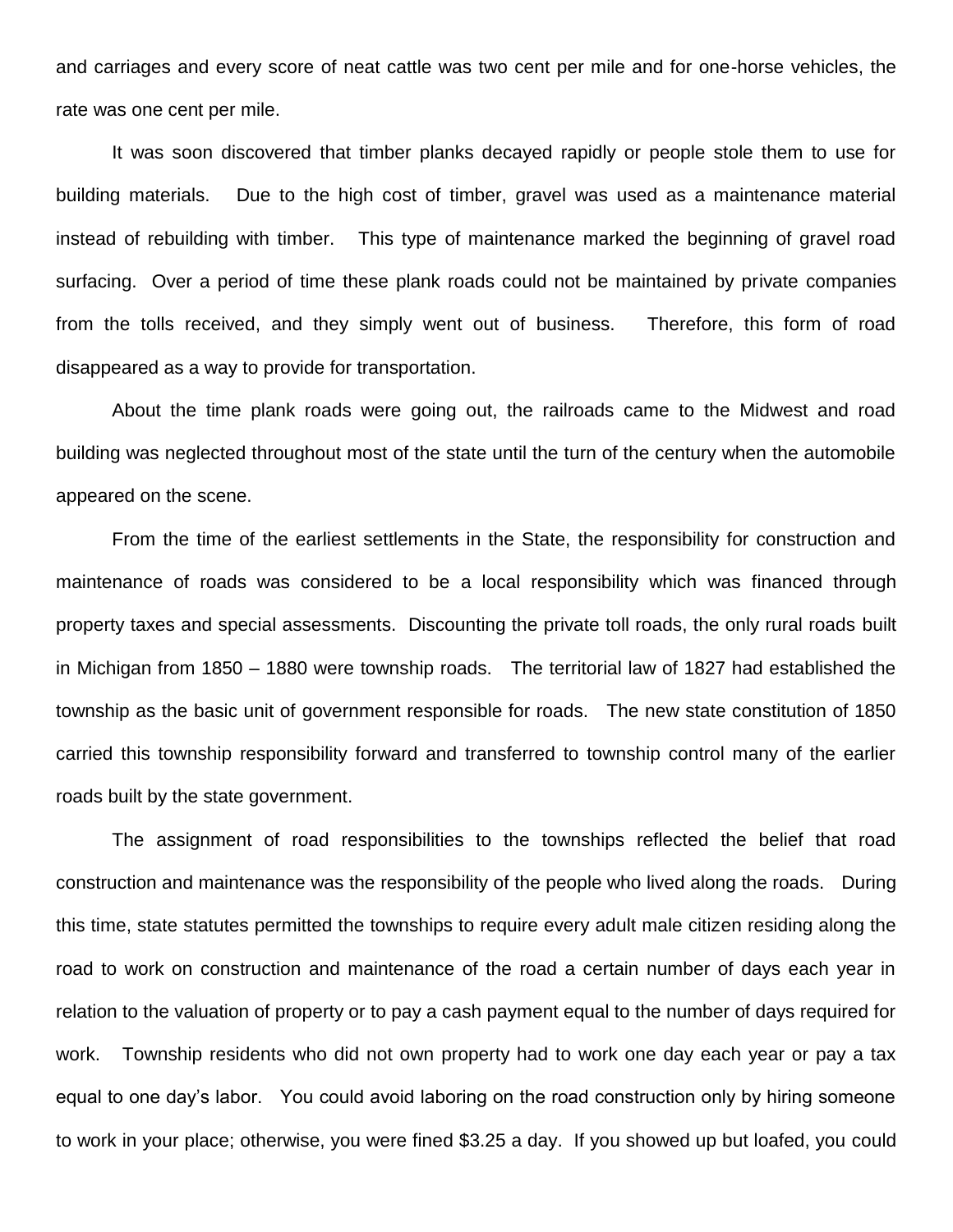be fined \$1.00 a day. If you failed to bring a horse when required, you were fined \$1.25 a day. This practice of "working on the road" was repealed in 1907.

The roads built under this township system were mainly roads to connect farms with trading centers, etc. Most often, there were no funds left to build roads to connect with other roadways or to interconnect towns. Further, the system of working the roads by inexperienced citizen labor and with untrained supervision meant that much of the road work was poorly done.

The "citizen built" tradition was the basis for the early opposition to the automobile. Citizens held the view that the roads belonged to them because they built them, and those new noisy machines frightened the horses so badly that the roads were nearly useless. Therefore, in many areas, there were attempts made to legislate automobiles off the roads.

In response to the need for better roads, and the need to interconnect roads into a logical system, six townships in Bay County joined with Bay City and West Bay City in 1883 to form a "Stone Road District". This road district was established under special legislation of the State Legislature. The success of the "Stone Road District" initiated a belief that road administration, construction and maintenance must be carried on at a higher level of government with a wider tax base. During this time, an increasing number of Michigan citizens and businesses were becoming dependent upon the interconnection of places beyond the immediate vicinity of their geographic location.

The State Legislature, in response to this identified need, passed in 1893 the County Road Act. The new law permitted a county to establish a county road commission to knit the scattered township roads into a county road system. Counties which established such systems could levy road taxes and submit bond issues for various road projects to electorate.

Establishment of county road commissions made it possible to coordinate road construction and provide more uniform maintenance and acquire better equipment. Nevertheless, it was more than a generation before all counties adopted such a system.

By 1900, some 68,000 miles of roads existed in the state. However, these roads left much to be desired as only 200 miles were surfaced with stone or macadam, and less than 8,000 miles were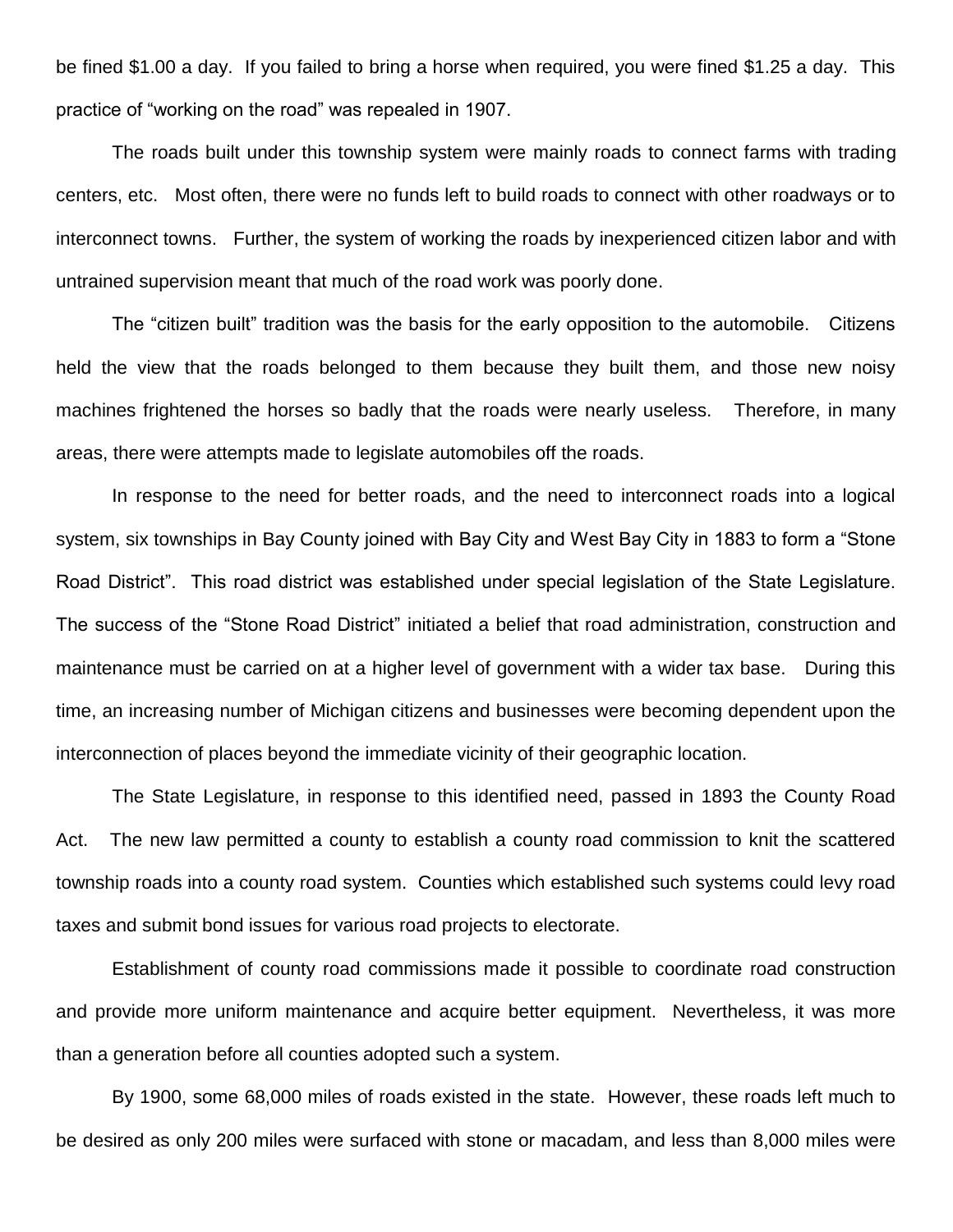surfaced with gravel. The rest were simply unimproved dirt, sand or clay and many citizens would say "mud". These were not roads as we know them now, and many simply ended in places like cow pastures, in the woods or at the edge of town.

The turn of the century brought with it a public movement for more and better roads. In 1901, at the urging of automobile owners and bicycle enthusiasts, the State Legislature established a committee to study the problem of highway construction and improvements. This study committee's report recommended the establishment of a state highway commission and to amend the state constitution to eliminate the prohibition against using state funds for road improvements. In response to the study committee and public pressure, the 1903 Legislature passed legislation creating a state highway department. However, since no constitutional amendment had been submitted to the people, the State Attorney General declared the act null and void. Two years later in 1905, an amendment authorizing the state to build or aid in the building of public wagon roads was passed unanimously by the Legislature and ratified by each county in the State. At the same time, the Legislature created a state highway department, established a system of state aid for road construction and maintenance, and enacted a motor vehicle registration law.

The 1905 state aid system gave a big push to local road building and established a basis for a state-wide highway system and the beginning of improved local roads. Under this new legislation, the new State Highway Department was directed to work with townships and county road commissions in improving public wagon roads outside of the incorporated villages and cities. The State Highway Department furnished plans, instructions and advice, and by paying aid in the form of "rewards" for new construction. With the increased road construction and traffic came the need for improved maintenance as many miles of road existed in poor condition. Because of certain abuses of the reward aid formula, the State Legislature abolished this system in 1907, and enacted a cash road tax law which townships were authorized to levy a road repair tax on rural property and a highway improvement tax on all property within a township.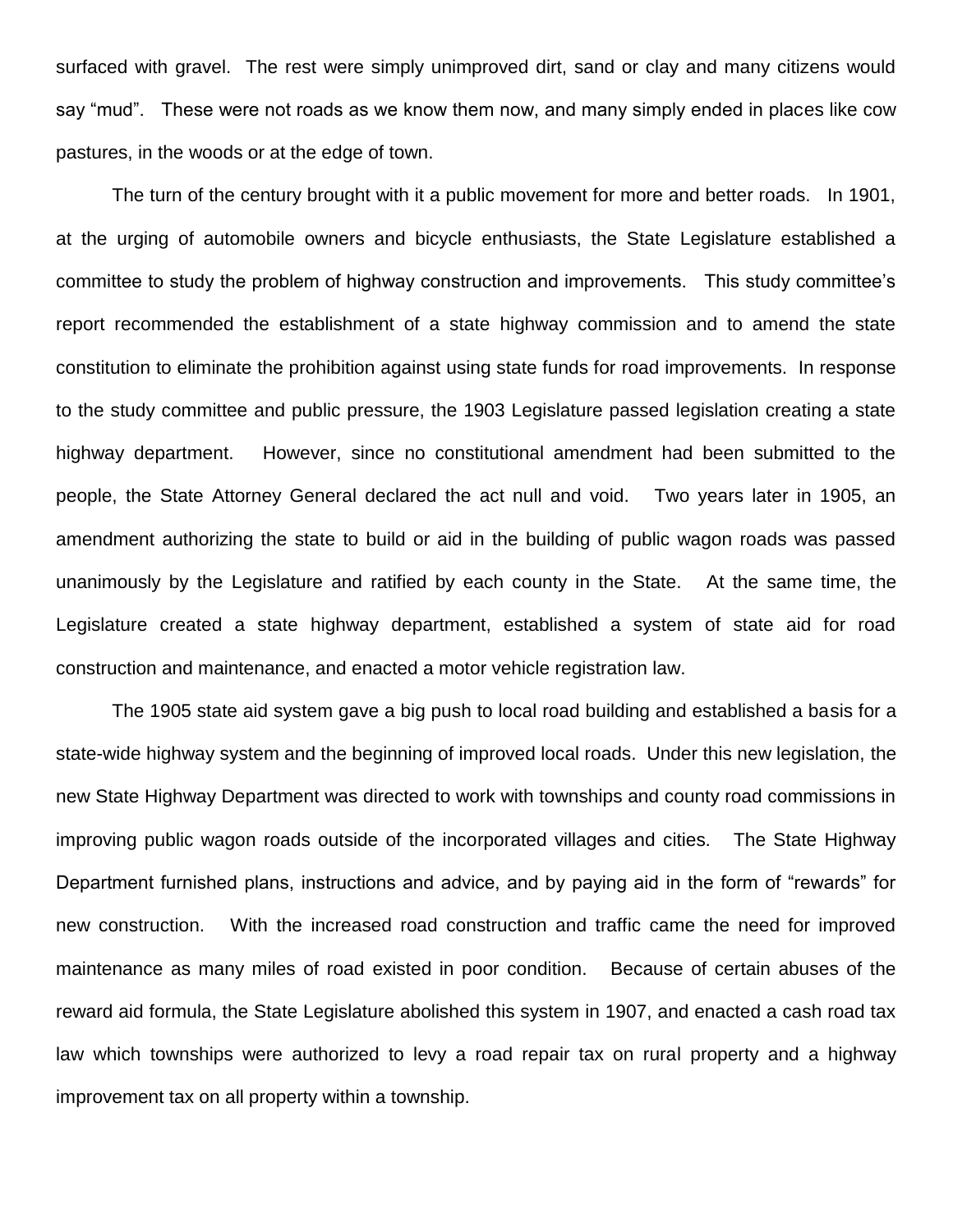By 1913, the increasing use of automobiles brought an insistent demand for more and better roads. The State Legislature established a goal to establish a 3,000 mile trunkline system. Townships were given the responsibility for building these state trunkline routes and the reward system was re-established and double rewards were offered as incentive to get these roads built.

Automobile owners and registrations far exceeded new construction and maintenance. Along with the growth in ownership came the acceptance in the principle that the motorist should bear a portion of the cost. In 1913, the State Legislature imposed a horsepower tax on all motor vehicles, said revenues to be used for highway improvements. Two years later, 1915, a tax was applied to the weight of vehicles of which half of the revenues would go to the state and the remaining half equally divided by the townships and counties. These taxes marked a significant change in how the transportation systems would be financed.

Also, in 1915, the State Legislature passed the Covert Act of 1915 which allowed property owners to initiate road construction by petition, but required the landowners to pay at least half of the cost of such construction through special assessment, and the appropriate governmental unit was authorized to issue bonds to finance the general public's share. Through the passage of the Covert Act, the Legislature made it quite clear that local roads were still regarded as the primary responsibility of the property owners who benefitted from such construction. The Covert Act resulted in substantial miles of new road construction projects at the county and township level.

The significant interest in roads at the national level was reflected in the Federal Aid Road Act of 1916. This act provided for federal grants-in-aid, up to fifty percent (50%), for the cost of rural roads. The Michigan Legislature, in 1917, responded to the federal funding available by authorizing state matching monies and permitting counties and townships the authority to issue bonds to pay for local share of the cost. The Legislature also established the basis for local participation requiring counties to pay a share ranging from 25% to 50% of the total cost, based upon their assessed valuation. In 1925, a state law relieved the counties and townships of their share of federal aid roads and the state government assumed responsibility for the 50% match against federal funds.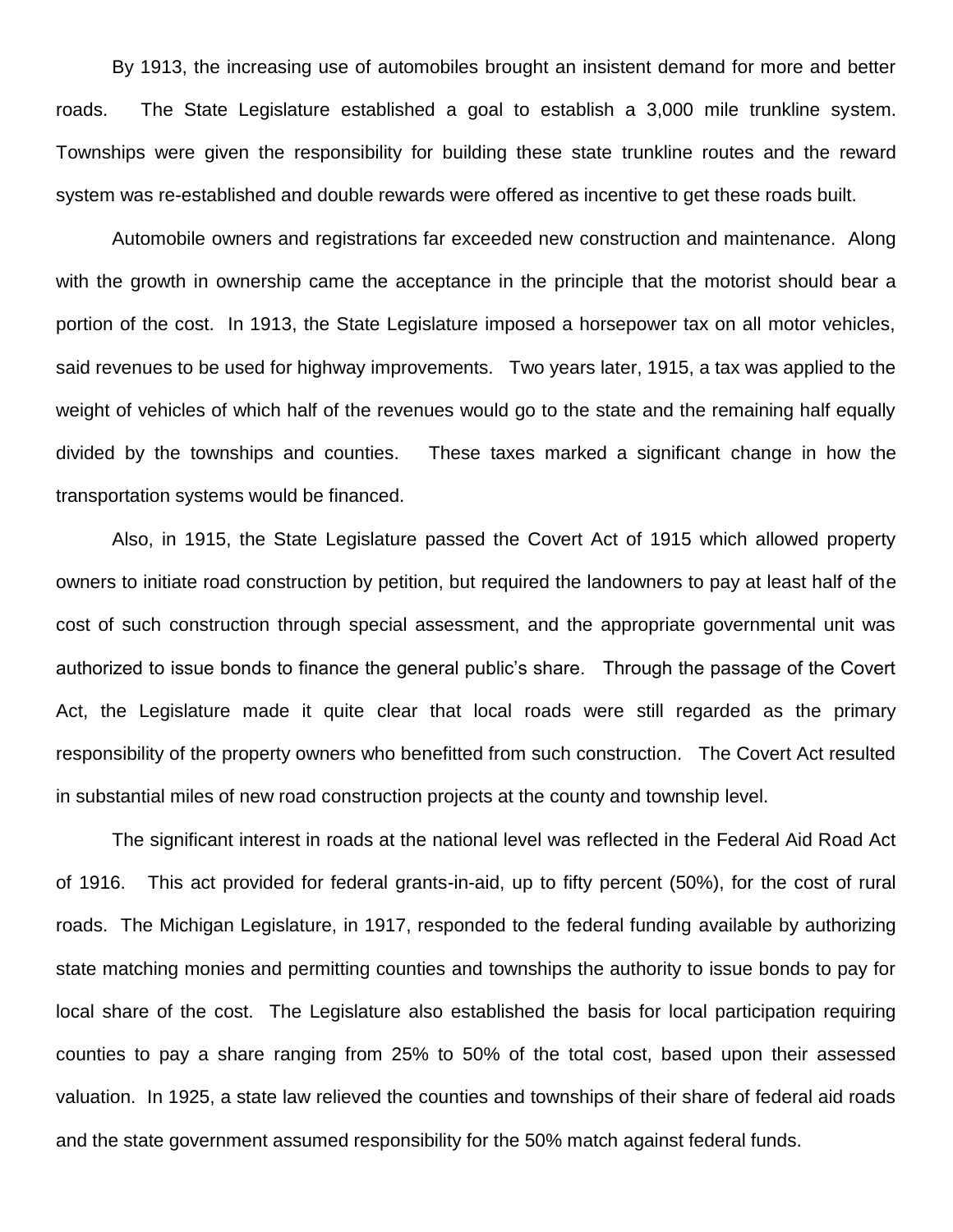About 1925, it had become increasingly clear that gravel roads could not withstand the volumes of traffic being generated. In response to this need to upgrade road surfaces, the State Legislature abolished the horsepower tax and imposed the first benefit tax, the gasoline tax. It was felt that this tax would place a larger share of the financial burden of road costs on the chief beneficiary – the road user.

At first, the gasoline tax went for state roads only, but in 1927, the gasoline tax was increased with the increase going to counties and townships to supplement funds raised by property taxes.

The depression in 1929 brought new funding problems, particularly for counties and townships. Property tax collections fell and tax delinquencies mounted leaving the counties and townships with substantially reduced funds. The demand for more and better roads continued during this time period. In response to this need, the State Legislature passed the McNitt Act of 1931. The McNitt Act was intended to be a property tax relief measure which it was, however, the Act also brought a major reform of local road administration.

In addition to eliminating the property tax for road purposes, the McNitt Act provided for consolidating all township roads into the county road system at a rate of 1/5 of the total township road mileage each year for a five-year period. At the end of this five-year period, no township roads would exist, and, this remains true today.

The transfer of township roads to county road commissions presented a significant problem for the various road commissions in the state in that a large portion of the township roads were semiimproved or unimproved roads which could not be economically maintained. Subsequently, the various road commissions found it necessary to spend substantial sums of money to improve these roads to a standard high enough to render minimum maintenance.

Because the financial responsibilities for roads was transferred from townships to road commissions, a greatly increased demand was placed upon road commissions by township officials and citizens to upgrade and maintain local roads. Road commissions attempted to upgrade local roads in order to get these roads into shape so that maintenance costs would be stabilized. As a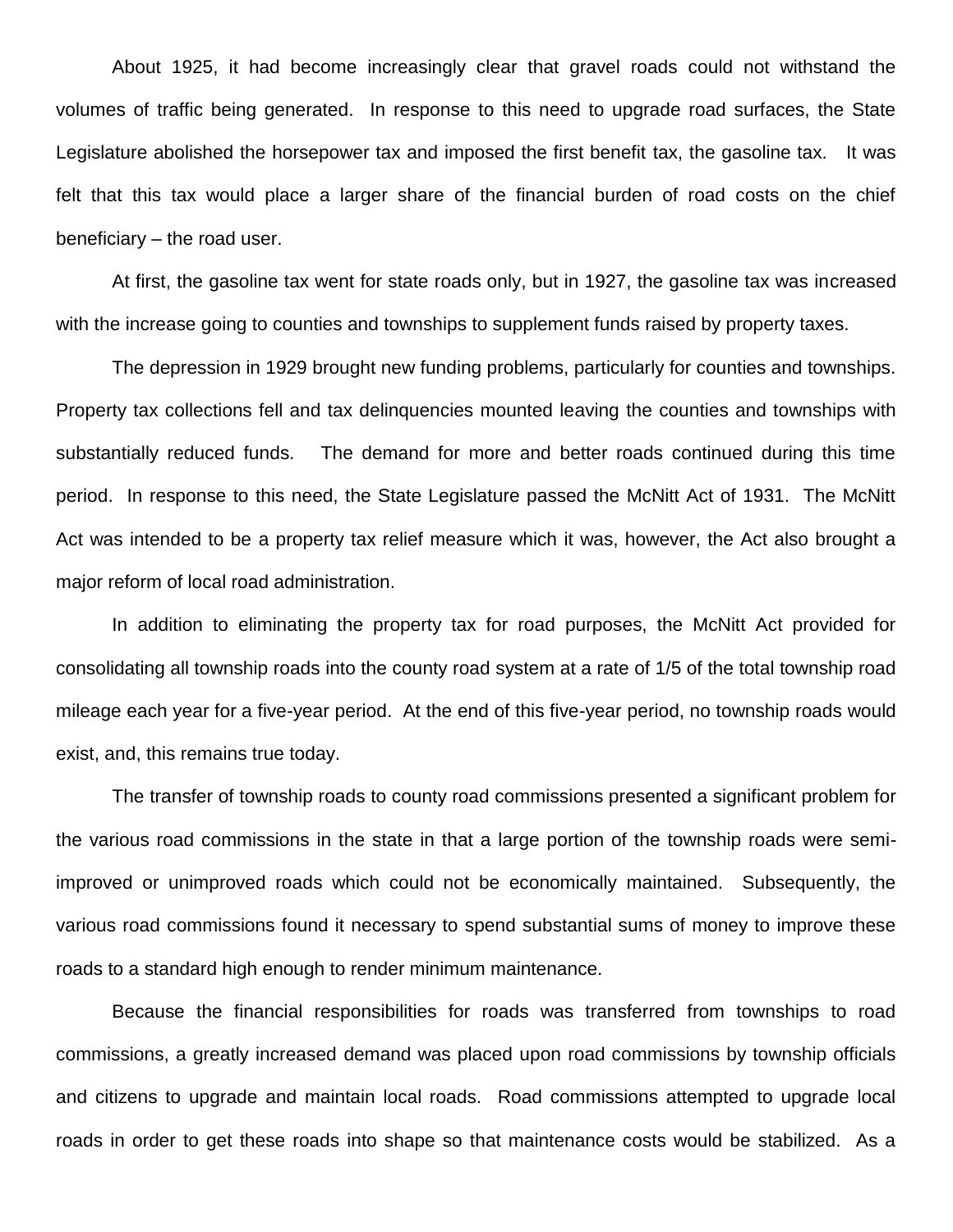result, counties were forced to curtail improvements on primary road systems to upgrade and maintain local roads.

As the depression reached its lowest point, many local units of government defaulted on road bonds and necessary operating revenues were just not available. The State Legislature recognized the serious dilemmas posed by this problem, and the need to provide public works road projects and aid the employment situation. Attempting to meet this emergency, the State legislature passed the Horton Act of 1932 which reversed the distribution of state motor vehicle tax revenues. Although amended through the years, this legislation became one of the keystone pieces of legislation forming the basic financial mechanisms of the transportation system in Michigan.

In 1938, a constitutional amendment was passed which required that all motor vehicle tax revenues be utilized exclusively for highway purposes. This reservation of motor vehicle tax revenues for highways, streets and roads has held true over the years. Presently, however, the State Legislature is debating whether these funds should be utilized exclusively for highway purposes. Currently, this debate is unresolved.

The next major road legislation, Act 51, the Motor Vehicle Highway Act, was passed in 1951. This legislation act established a classification system for all roads in the state; established a motor vehicle highway fund, a system of taxes and distribution formulas. This Act, as amended, represents the existing major road regulation and source of revenues received by the Road Commission.

### THE MUSKEGON COUNTY ROAD COMMISSION

# **Organization**

The Muskegon County Road Commission was established by special election, November 14, 1894, by a vote of 2,052 to 707. Over the past 116 years, the Road Commission has been responsible for the construction and maintenance of major portions of the public highway system in Muskegon County. This system has grown and expanded as a result of public demand and state legislative actions.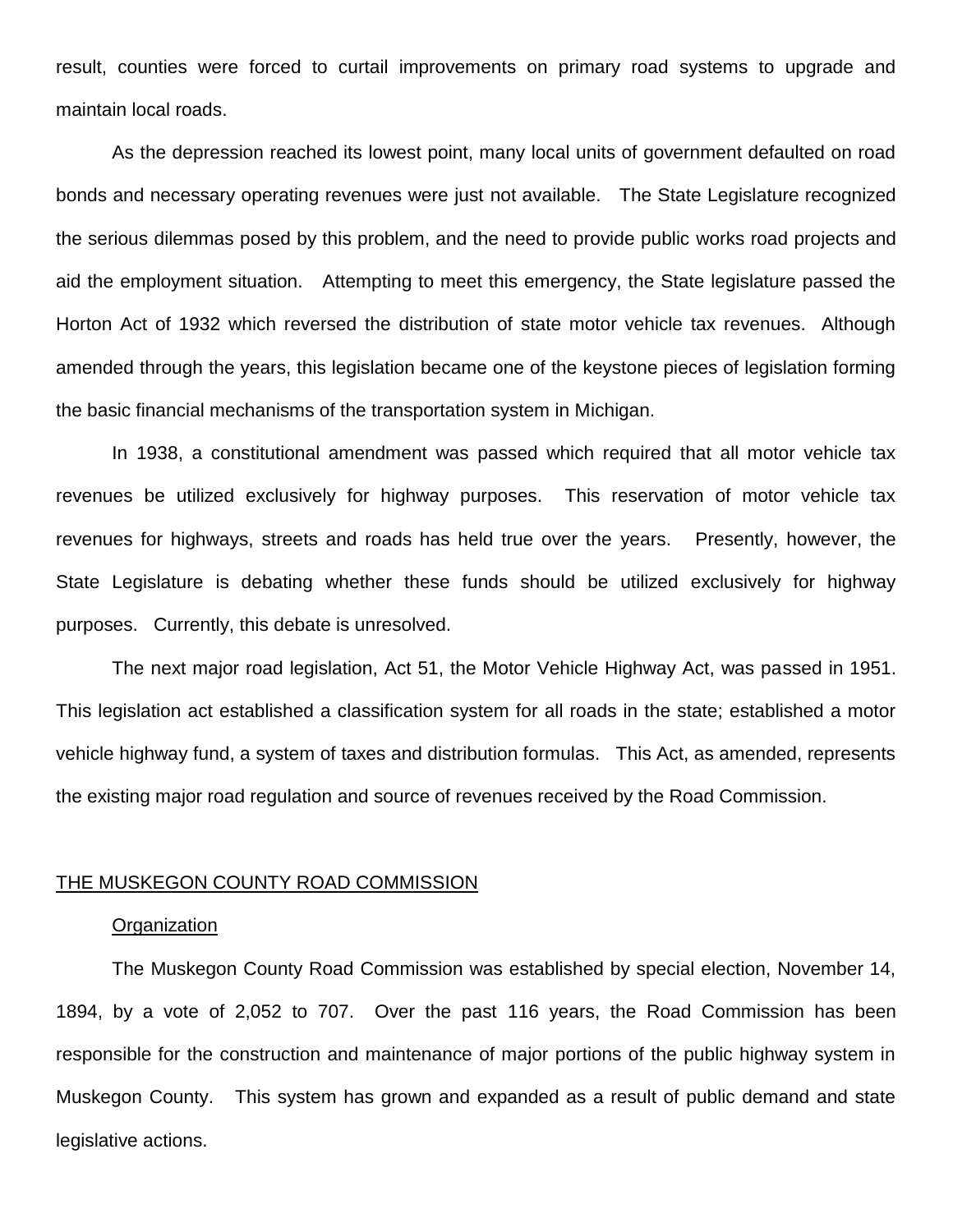The Muskegon County Road Commission is a separate governmental agency, somewhat independent of county government as we normally think of it, and was established under the County Road Act of 1893. The Act provides for a three-member body to establish policy and administer the functions and duties of the Road Commission.

In the early years, 1894 to 1918, the Commissioners were elected to full-time six-year terms. Beginning in 1919, the Road Commissioners have been appointed by the Board of County Commissioners. Since 1935, the Commissioners have served on a part-time basis. The present five-member Commission meets once each month, the third Wednesday of each month. Annually, the Commission holds an organizational meeting to elect a Chairman and Vice Chair.

The Muskegon County Road Commission, under State Statutes, employs a staff to carry out the duties and responsibilities of the Commission. The Commission is a corporate body that can purchase land and equipment, borrow funds, issue bonds, enter into contracts, etc. as necessary to carry out its obligations under and within the law.

In addition to its road responsibilities, the Road Commission was responsible for the County Airport and Parks. During the time period 1928 – 1942, the Road Commission was responsible for the operation of the County Airport. In 1942, the Muskegon County Board of Supervisors created its own Airport Committee and thereby relieved the Road Commission of this responsibility. Under Act 215, Public Acts of 1923, the Road Commission also served as the Board of County Park Trustees. The County Parks system was the responsibility of the Road Commission from 1925 through 1993 at which time the parks responsibility was turned over to the County of Muskegon.

## Commissioners Serving on the Board of Muskegon County Road Commission

The first Commissioners were Mr. Peter Damm, (first Chairman), Mr. Fred D. Hoogstraat, and Mr. Alonzo B. Sumner.

The present (2020) Commissioners are Mr. Lewis Collins, Mr. Jack Kennedy, Mr. John DeWolf, Mr. Gerald Walter and Mrs. Sue Buckner.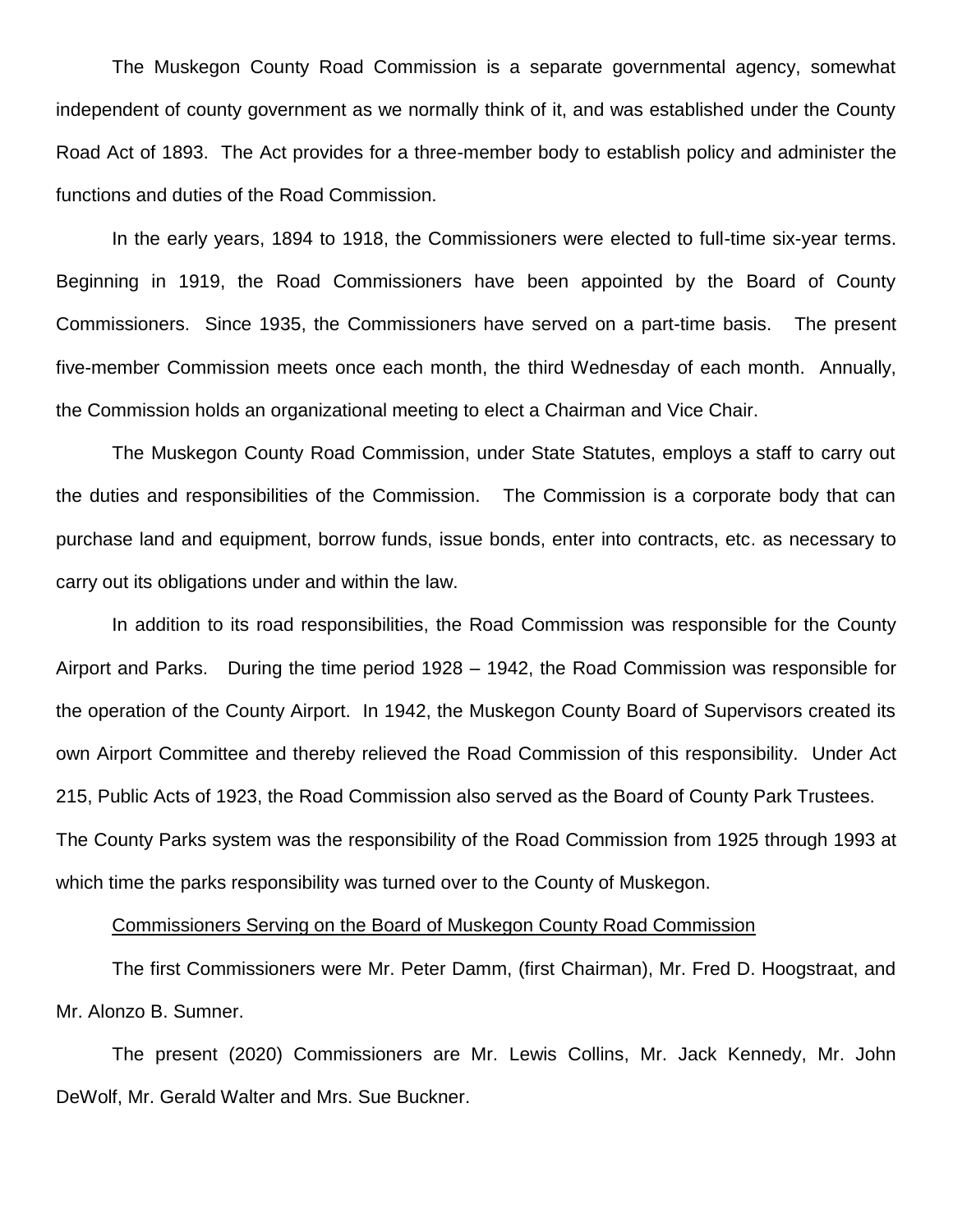The Commission record for length of service is that of Mr. Frank S. Millard with (31) years on the Commission, 1934 – 1964. A Mr. Bruce H. Jackson holds the record for the shortest term – one (1) year, 1901; in fact, an examination of the minutes for the year 1901 indicates that Mr. Jackson attended only one meeting. The following alphabetical listing represents the names of all commissioners from 1894 to the present and the years served:

|                       | <b>Years Served</b> |
|-----------------------|---------------------|
| <b>COMMISSIONER</b>   | From<br>To          |
| Antisdale, William S. | 1941 - 1946         |
| Barber, W. J.         | $1923 - 1941$       |
| Bierema, Julle        | 1896 - 1904         |
| Black, Melvin L.      | $2009 - 2019$       |
| Bolt, T. G.           | $1925 - 1933$       |
| Buckner, Sue E.       | $2020 - (present)$  |
| Castenholtz, John     | 1919 -- 1924        |
| Collins, Lewis J.     | $2013 - (present)$  |
| Conrad, Gary R.       | 1989 - 2010         |
| Covell, Charles E.    | $1895 - 1898$       |
| Damm, Peter           | 1894 -- 1895        |
| Deremo, Earl          | 1950 -- 1964        |
| DeWolf, John J.       | $2009 - (present)$  |
| Elliott, Charles W.   | 1909 -- 1920        |
| Elliott, Dale E.      | 1999 -- 2002        |
| Ellis, Charles        | 1903 -- 1908        |
| Hanson, Leroy J.      | 1965 -- 1970        |
| Hoogstraat, Fred D.   | 1894 -- 1900        |
|                       | 1902 -- 1912        |
| Hoppman, Albert       | 1955 -- 1966        |
| Ivory, Herman         | 1991 - 1998         |
| Jackson, Bruce H.     | 1901                |
| Jurick, Joseph        | 1985 -- 1994        |
| Jurkas, John J.       | 1978 -- 1982        |
| Kennedy, Jack E.      | $2008 - (present)$  |
| Kobza, Michael E.     | 1971 - 1978         |
| Leeke, Lyle           | 1983 -- 1990        |
| Millard, Frank S.     | 1934 -- 1964        |
| Murphy, Philip        | 1921 -- 1922        |
| Nelson, Hjalmar L     | 1917 -- 1920        |
| Nelson, Nels L.       | 1933 -- 1942        |
| Olson, Ole            | 1899 -- 1902        |
| Peoples, Clark R. Sr. | 1964 -- 1970        |
| Privacky, C. Bruce    | 1994 -- 2000        |
| Raap, F. Charles      | 1971 -- 1989        |
| Ryerson, Martin       | 1905 -- 1910        |
| Sabo, Terry J.        | 2011 - 2012         |
| Santes, Joan M.       | $2001 - 2012$       |
| Seifert, Anton        | 1943 -- 1954        |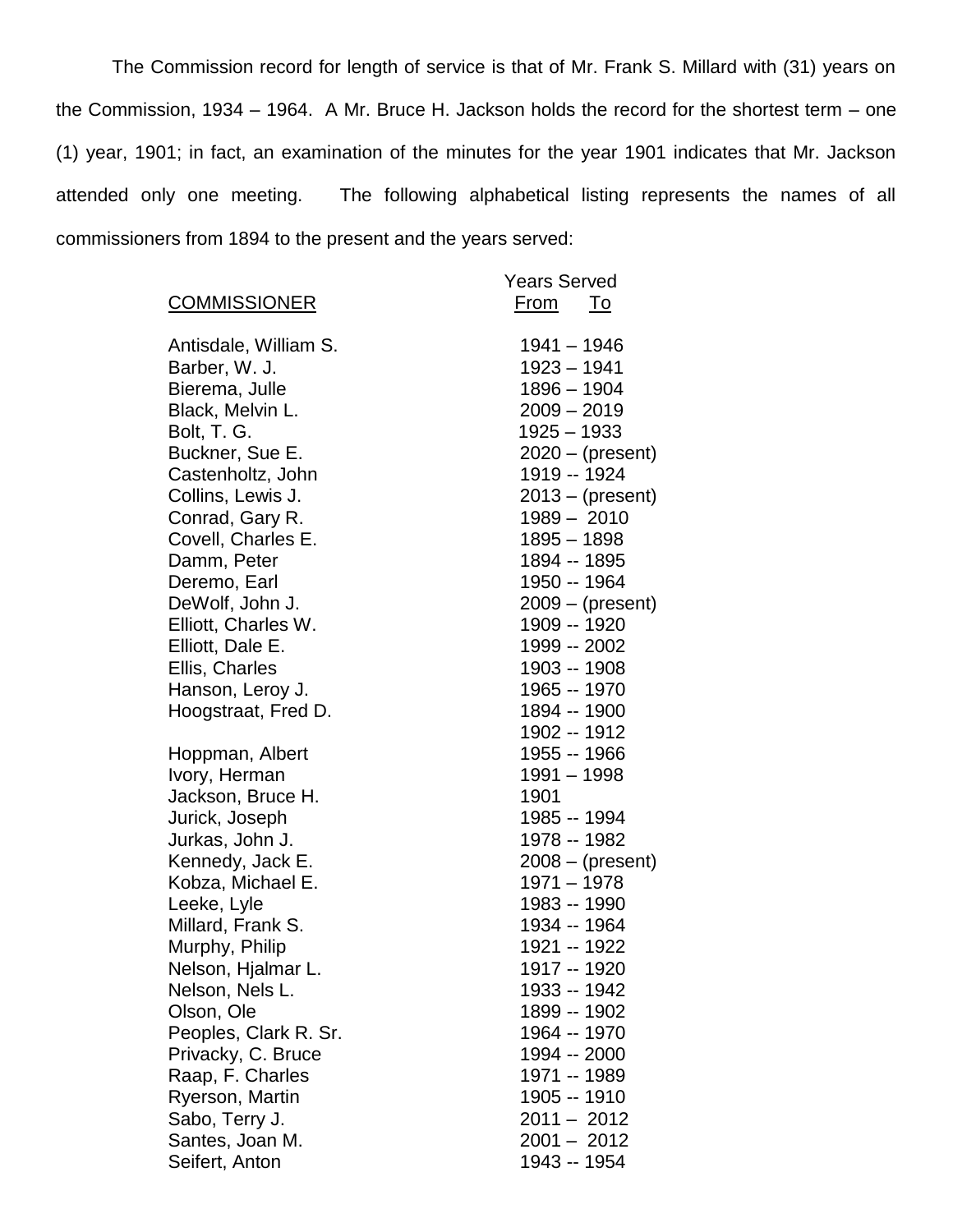| St. Amour, Sam E.      | $2019 - 2020$      |
|------------------------|--------------------|
| Start, Clarence E.     | 2003 -- 2008       |
| Steele, Frank N.       | 1913 -- 1918       |
| Sumner, Alonzo P.      | 1894               |
| Thomas, Elmer P.       | 1921 -- 1934       |
| Vandermolen, Murton J. | 1972 -- 1984       |
| Walker, John S.        | 1911 -- 1916       |
| Walter, Gerald J.      | $2013 - (present)$ |
| Winters, Roy S.        | 1967 -- 1972       |
| Wissman, Carl          | 1947 -- 1950       |
| Woods, M. Kevin        | $2008 - 2009$      |
|                        |                    |

#### County Roads, Classification and Mileage

There was a reason for the establishment of County Road Commissions and ultimately the consolidation of a single county system for all unincorporated areas of the County. Prior to the establishment of the road commissions, all rural road improvements (and there were not many), were the responsibility of each individual township. The roads that were improved were often the result of maneuvering by the citizens of the township. The citizens that could muster the most votes at the annual township meetings were able to have funds raised, by taxation, and spent on a particular road of their interest. As a result, there was no inter-township road system and one could travel a fairly good road across a township and, at the township line, abruptly sink into the mud. Within a township, the roads could range from good to poor and public demand, therefore, began to grow to link various areas of the township and county into a unified system; thus the demand for a countywide system of roads.

In 1894, the Muskegon County Road Commission was created to develop a county-wide system of roads interconnecting major settlements and to upgrade the overall road system. The early Road Commission activities responded to this need and work began to connect the City of Muskegon with Whitehall, Montague, Holton, Ravenna, Fruitport and linking with areas beyond the county, such as Fremont, Grand Rapids and Grand Haven.

Between 1894 and 1931, the public road function and responsibility for the unincorporated portions of the county were either in the county road system or one of the seventeen township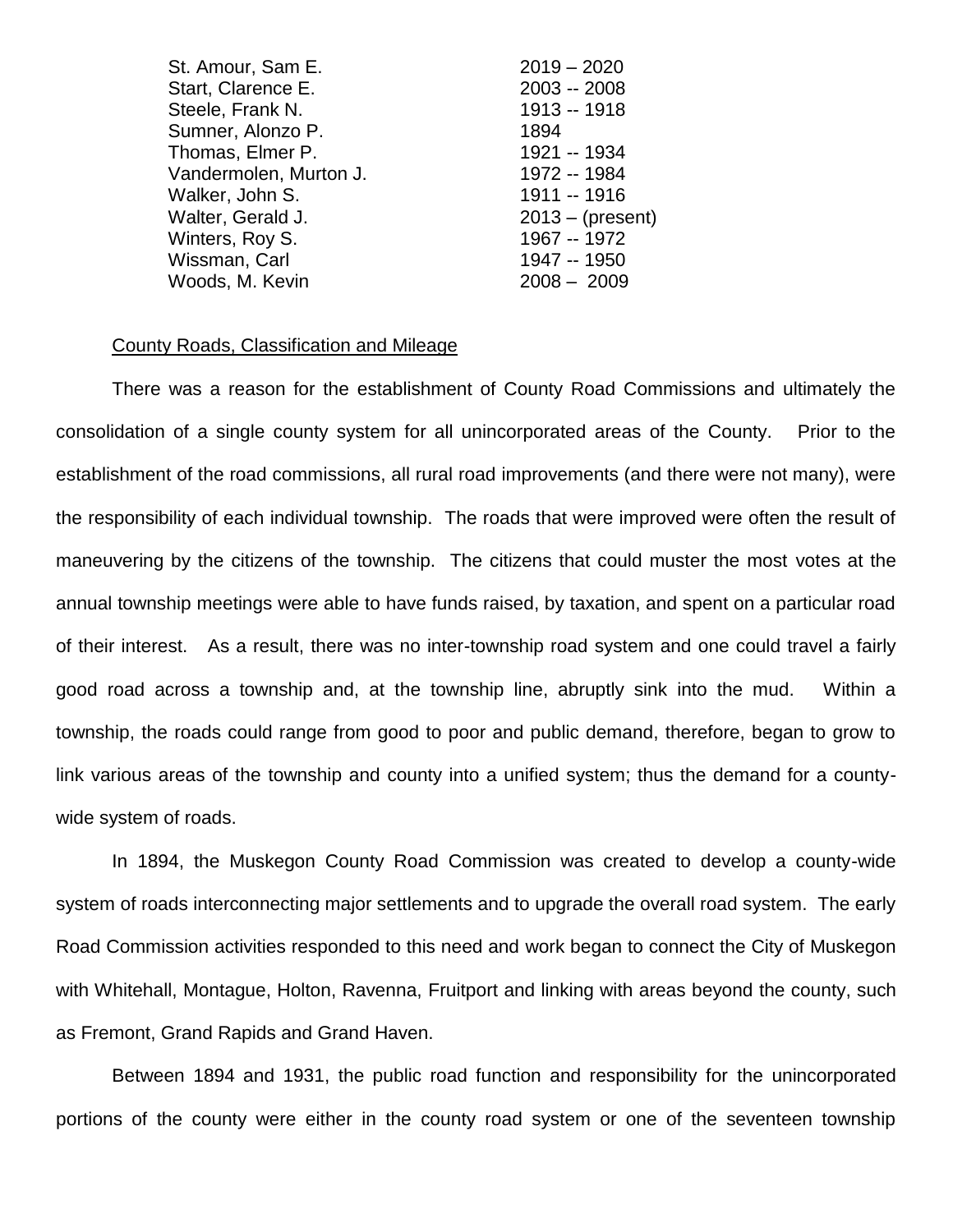systems. During this time period, the county system expanded from zero miles of roads to some 250 miles of improved roads.

In 1931, the State Legislature passed the McNitt Act, which abolished all existi8ng township road functions and placed these roads under the jurisdiction of the County Road Commission. The resulting consolidation took place in one-year steps over a five-year period (1932 – 1936). This consolidation expanded the county road system by approximately 814 miles for a total county system in 1936 of 1064 miles. Currently, 2010, the county system has 378 miles of primary roads and 724 miles of local road for a total county system of 1102 miles. Additionally, the Road Commission provides maintenance services by contract with the Michigan Department of Transportation for some 130 miles of state and interstate roads. Therefore, the effective county system mileage is approximately 1232 miles.

It should be noted that the McNitt Act represented a major expansion of the county system. Further, this expansion contained many miles of unimproved and poorly maintained roads that over the years have been upgraded, patched, improved and reconstructed by the Road Commission. Also, over the years, the traffic volume and needs have continually changed, thereby requiring different design and construction methods, as well as continual maintenance.

In Muskegon County, there are several levels of roads in existence that involve the Road Commission, i.e. Federal interstate routes, state trunk lines and the county road system. Road Commission involvement with the Federal and State systems consists of, and is limited to, maintenance of these roads. The Road Commission is more directly linked to, and responsible for, the county system of primary and local roads. Under Act 51 of 1951, the State Legislature established a dual system of road classification consisting of "county primary roads" and "county local roads"; the Road Commission is responsible for the construction and maintenance of these roads.

County primary roads are those roads which interconnect major economic activity areas or settlements of the county with one another, or connect these areas with the state or federal roads serving the county. The county primary system, therefore, is sort of a collection/distribution road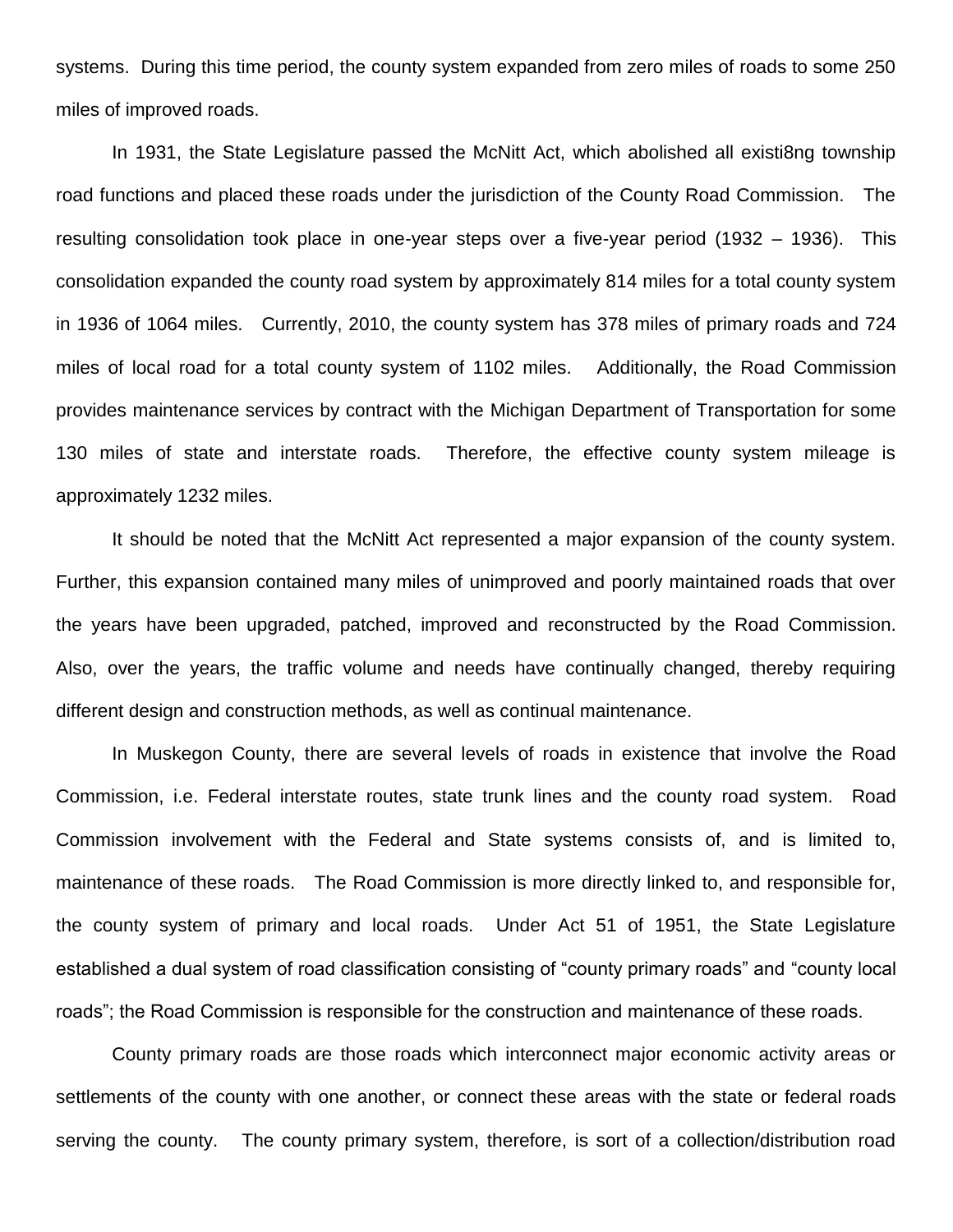network. Primary roads are, therefore, greater in importance than local roads and all mileage in the primary road classification system must be approved and authorized by the Michigan Department of Transportation. The primary system attempts to establish a grid system or network of roads. In rural or low traffic areas, primary roads are generally about two miles apart; in the urban areas where traffic volume warrants, primary roads can be spaced closer than two miles.

Primary roads are generally two lanes, however, they can be multi-lane, and the road surface and shoulders are designed to carry greater traffic volumes, wider lane widths, higher speeds and greater weights, etc. By state statute, the Road Commission is responsible for all costs related to primary road construction and maintenance.

County local roads are roads whose main function is to provide property access. Local roads are roads that carry much less traffic at lower speeds, therefore, the actual physical construction of the roadway is less than that of the primary road. By state statute, the Road Commission is limited to a maximum of one-half of any construction or reconstruction cost of a local road. The other half must be paid for by others, such as township government, property owners, etc. currently the maintenance costs of local roads are borne by the Road Commission. However, townships in many Michigan counties pay with township funds for additional maintenance over and above the level of service provided by the Road Commission.

New roads, such as subdivision streets, that become a part of the public road system are built and paid for by a developer or company creating the subdivision. These roads must be constructed to Muskegon County Road Commission standards and specifications, and then dedicated to the public for road use. The Muskegon County Road Commission must formally adopt such roads into the public system.

The Muskegon County Road Commission is responsible for all public roads in Muskegon County located outside incorporated villages and cities. However, there are private rights-of-way and private roads within Muskegon County that are not the responsibility of the Road Commission.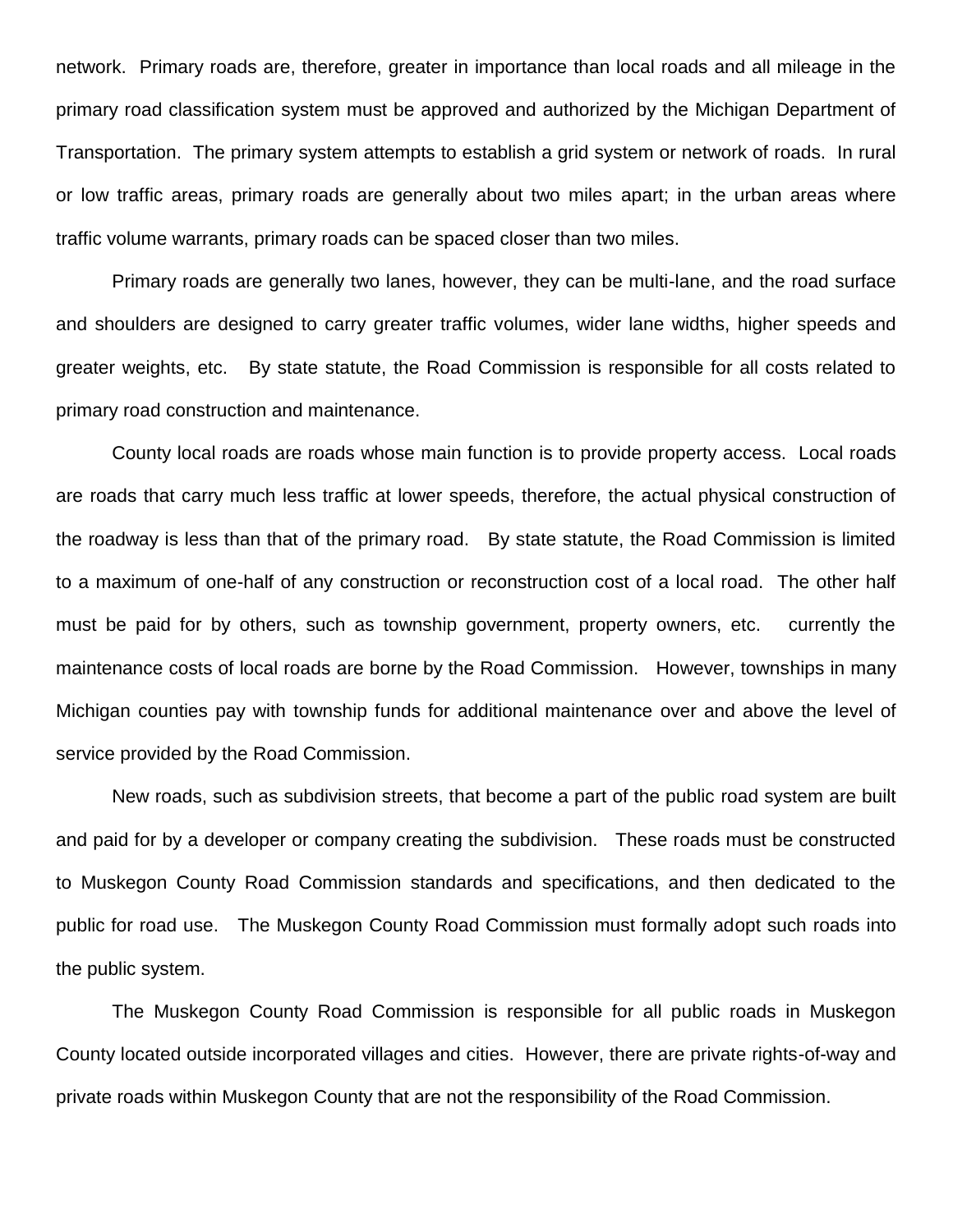### FUNDING AND EXPENDITURES

Initially in 1894, the Road Commission received its only funding from local property taxation. Over the years, the property tax was replaced by use taxes such as motor vehicle taxes, license plate fees, weight taxes and the gasoline tax.

Currently, the major source of or Road Commission funds are received under Act 51 of 1951, Motor Vehicle Highway Funds. Under this act, all monies collected at the State level are distributed by a complex legislative formula. Act 51 also established guidelines regarding the expenditure of these funds.

The following chart depicts the disbursement of Act 51 funds to three major recipients:

- 1. Michigan Department of Transportation
- 2. The 83 County Road Commissions throughout the state
- 3. All cities and villages

The chart then follows the allocation of County Road Commission funds, by formula, from the general allocations for all road commissions through the state level allotments for primary and local roads and then into the distribution criteria for each county. Further, the chart depicts a generalized funding flow of the Muskegon County Road Commission into the county primary and county local systems. As the actual amounts vary from year to year, no dollar figures are shown, however, percentages have been shown in order to provide a general idea about how these funds are expended.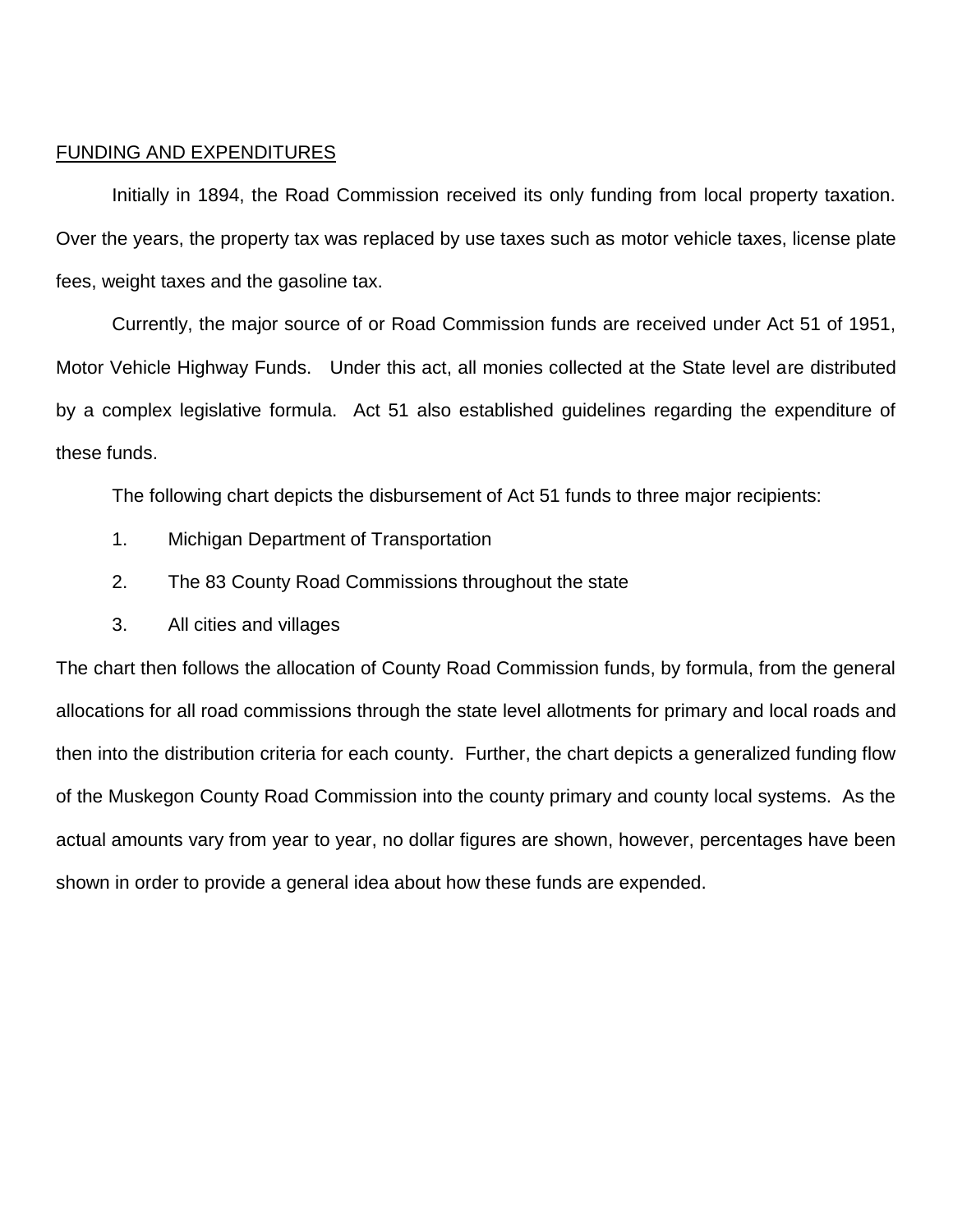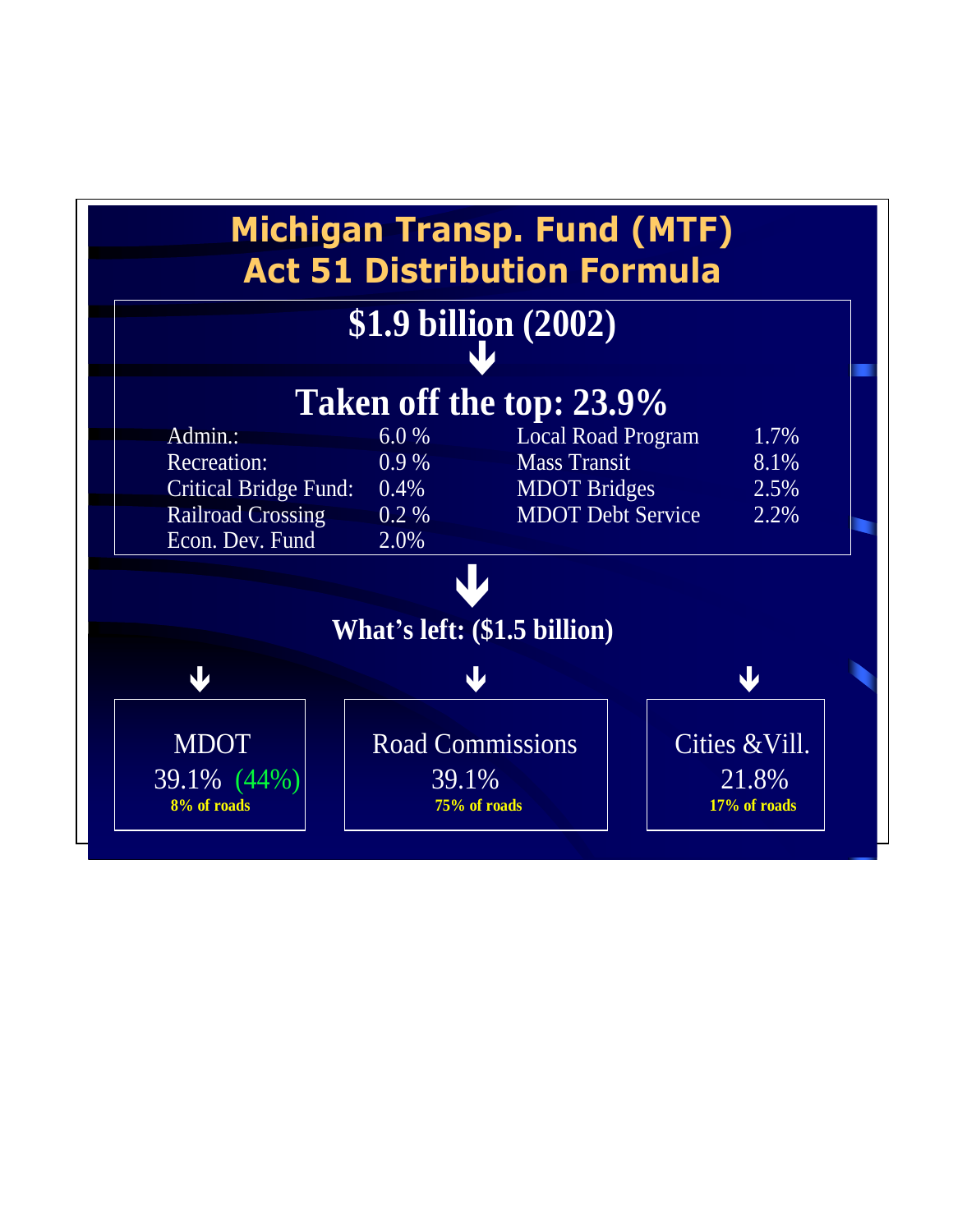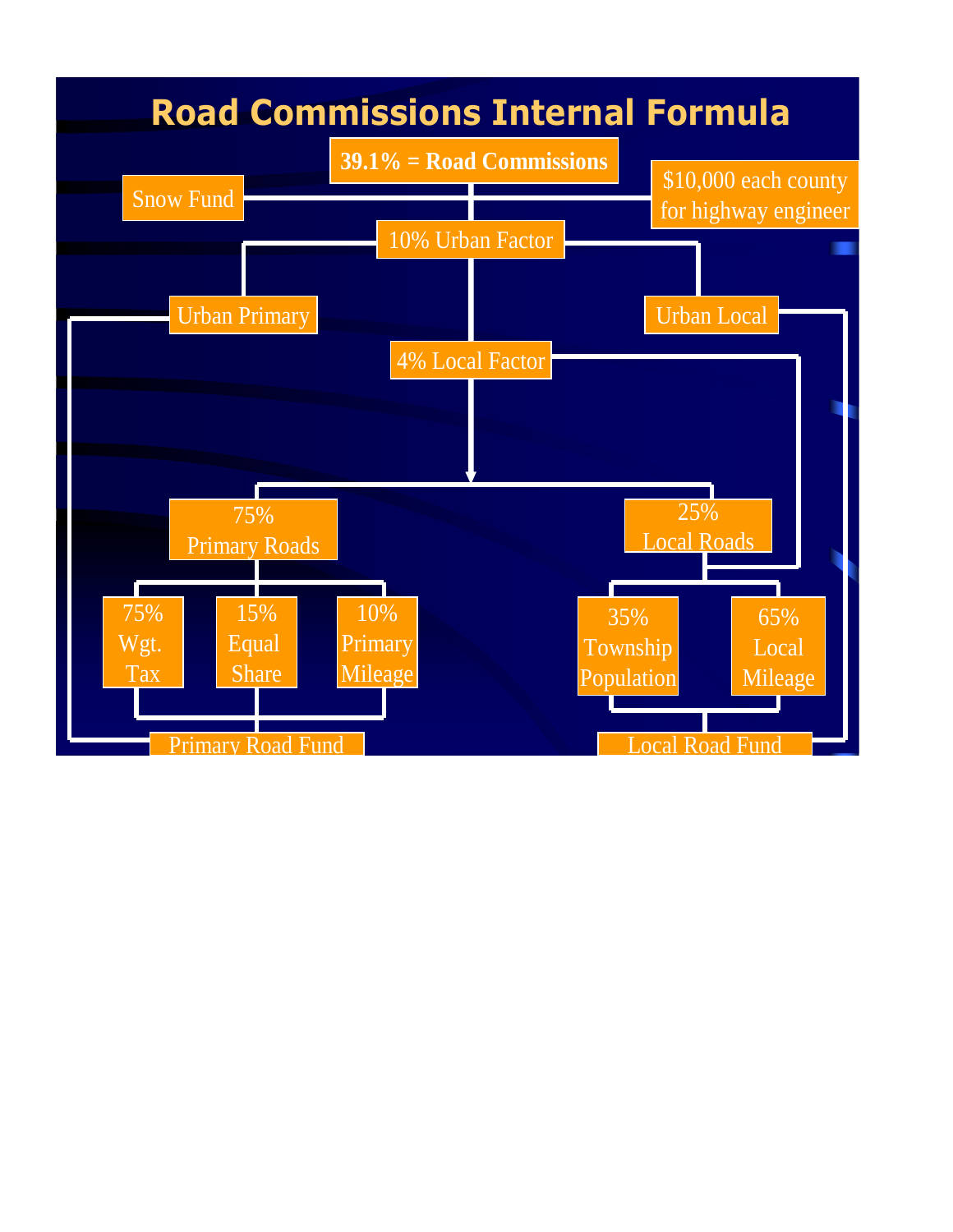### Facilities

The Road Commission began with three commissioners, no staff and no office. The early meetings were held in the County Clerk's office located in the Court House. The housing problem was somewhat solved when a small office in the basement of the Court House was allocated for Road Commission use, however, the public meetings continued to be held in the County Clerk's office in order to accommodate people attending meetings.

By 1919, the Road Commission had simply outgrown its basement office in the Court House and provisions were made for a second floor office large enough to accommodate the public meetings of the Road Commission and its six-man staff. In these early years, the Road Commission had a small "garage-type" building located on the property of what was known as the County Poor Farm, currently the site of the County's Brookhaven Medical Care Facility. This facility served as the base for all maintenance operations through the 1920's.

Prior to the establishment of satellite out-county garages, the equipment, tools and trucks used on the roads in these outer areas were simply stored at each employee's place of residence and the employee worked out of his home. During this period, a "gas and tire" man was employed by the Road Commission to make the rounds in order to provide gas, oil and tire service to the trucks. Some repair work was also done in this fashion, however, major repairs were done by bringing the vehicle to the closest place that could provide the necessary repair services.

In 1921, the Road Commission established its first out-county garage unit in the Village of Ravenna. This garage unit, as well as other out-county garage units, was established simply on the basis of time/distance factors. It had proven impractical to provide the various road functions from the City of Muskegon. The Village of Ravenna garage was utilized until 1972.

The year 1928 brought the Road Commission its first administrative office and central garage facility. In this year, the Commission moved into the Keating Avenue facility. At the time, the Keating Avenue location was far removed from the developed portions of Muskegon or Muskegon Heights. Minutes of the Commission show that the Road Commission contracted with the City of Muskegon to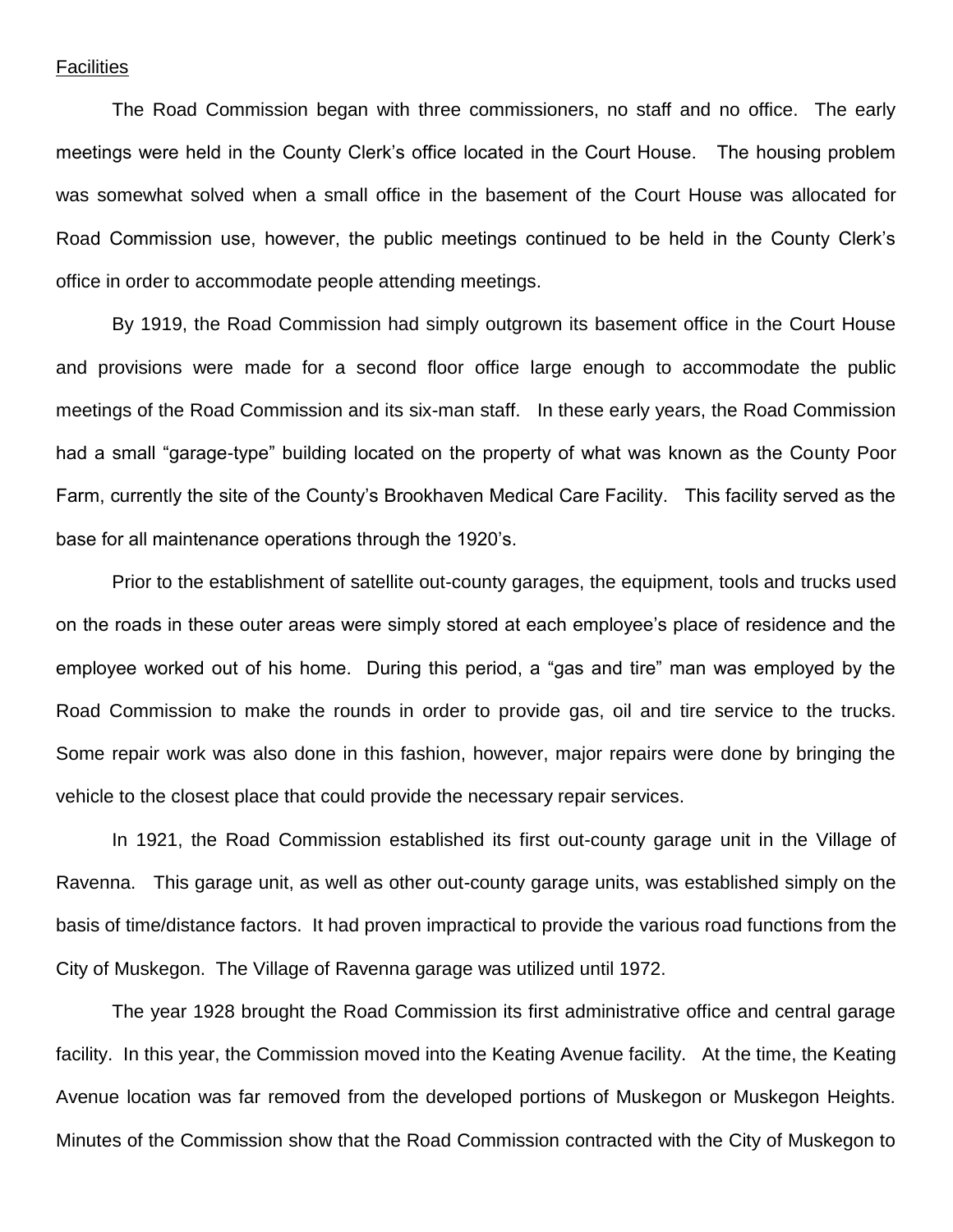have fire protection services. This facility served as the main complex until 1976 when inadequate size and poor location prompted a move to another location.

The second out-county garage unit was established in Twin Lake in 1934. This garage unit was utilized until 1951 when the site could not be expanded due to surrounding development and it was impractical to expand the small structure. Therefore, the old Twin Lake garage was abandoned in favor of its present location on the Holton Road – M-120. The existing Twin Lake garage unit was built in 1947 and continues in use today.

The Road Commission established its first northern garage unit in 1937 in the Village of Whitehall. This unit was utilized until 1961 when it was sold to the City of Whitehall. As with previous garages, this location proved too small as operational requirements for vehicle storage and materials simply outgrew the small site. A new site was chosen at the intersection of Whitehall Road and White Lake Drive. The operations of the Whitehall unit shifted to this new location in 1961 and continue there today.

In 1966, the Ravenna garage unit moved from the Village of Ravenna to a location on Apple Avenue (M-46) in Moorland Township. This location was utilized until 1977, when this operation was consolidated into the new administrative and maintenance facilities located on Apple Avenue within the Muskegon County Wastewater System properties.

In 1976, the Road Commission authorized the construction of new administrative offices and maintenance facilities. This construction was the result of two main factors: 1) the Keating Avenue facility no longer provided adequate space for maintenance and storage of vehicles and the site could not be expanded due to surrounding development and, 2) the Keating Avenue location had become urbanized and incorporated into the City of Muskegon and the site was no longer close to roads that were the responsibility of the Commission.

Therefore, the Road Commission authorized construction of new modern facilities to serve as a major office and maintenance/storage complex. A site was selected within the boundaries of the Muskegon County Wastewater System. This site would provide a location that was central to the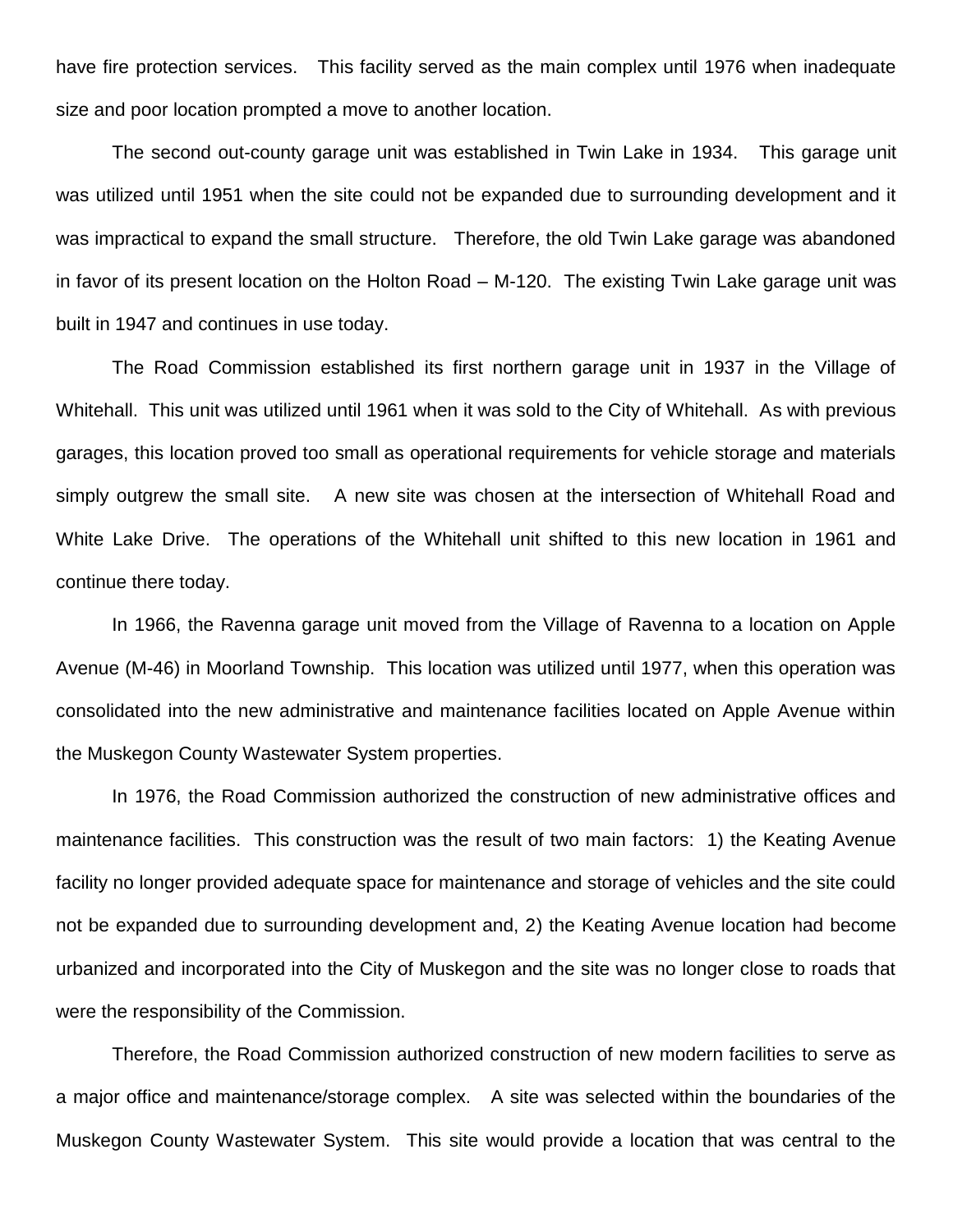entire county south of the Muskegon River and allowed the Commission to consolidate the Ravenna Garage and Muskegon Garage into one unit that would serve the south half of the entire county in a more efficient and economical manner.

In addition to the various office/garage facilities, the Road Commission has operated over the years its own gravel sites throughout the county. However, today these gravel sources have been mined out and no gravel operations are maintained by the Road Commission. In fact, most gravel utilized by the County today has to be imported from areas outside the County.

### Equipment

Prior to 1900, the only winter road equipment was a device known as a snow roller. This device consisted of a roller, with rock ballast, pulled by a team of horses. The roller would smooth and pack the snow. The packing would make the snow last longer which is what they wanted. During these times, heavy loads could be moved with sleds without a concern for being stuck in the sand or mud. During Michigan's lumber era, they even watered roads in order to coat the roads with ice and thereby haul larger loads via sleds.

The increased use of automobiles brought a need to remove snow from the roadway via snowplowing. Early snow removal methods consisted of hand shoveling and horse-drawn plows. The early plows were rather crude wooden devices and the driver stood on the plow framework for added weight to keep the plow from riding on top of the snow.

Sand and salt came into use for highway snow and ice control after road surfaces were improved and automobiles and trucks were no longer stored for the winter months. In these early days, it simply was not practical to try to operate vehicles in the winter months. Horses and sleds proved a much better means of travel.

An advertisement in 1920 or 1921, of the Selden Truck Corporation contained some interesting figures of the firm's experiment promoting the use of trucks vs. use of horses. "The test of any machinery is in the amount of work that can be done with it. This is true of the motor truck. It costs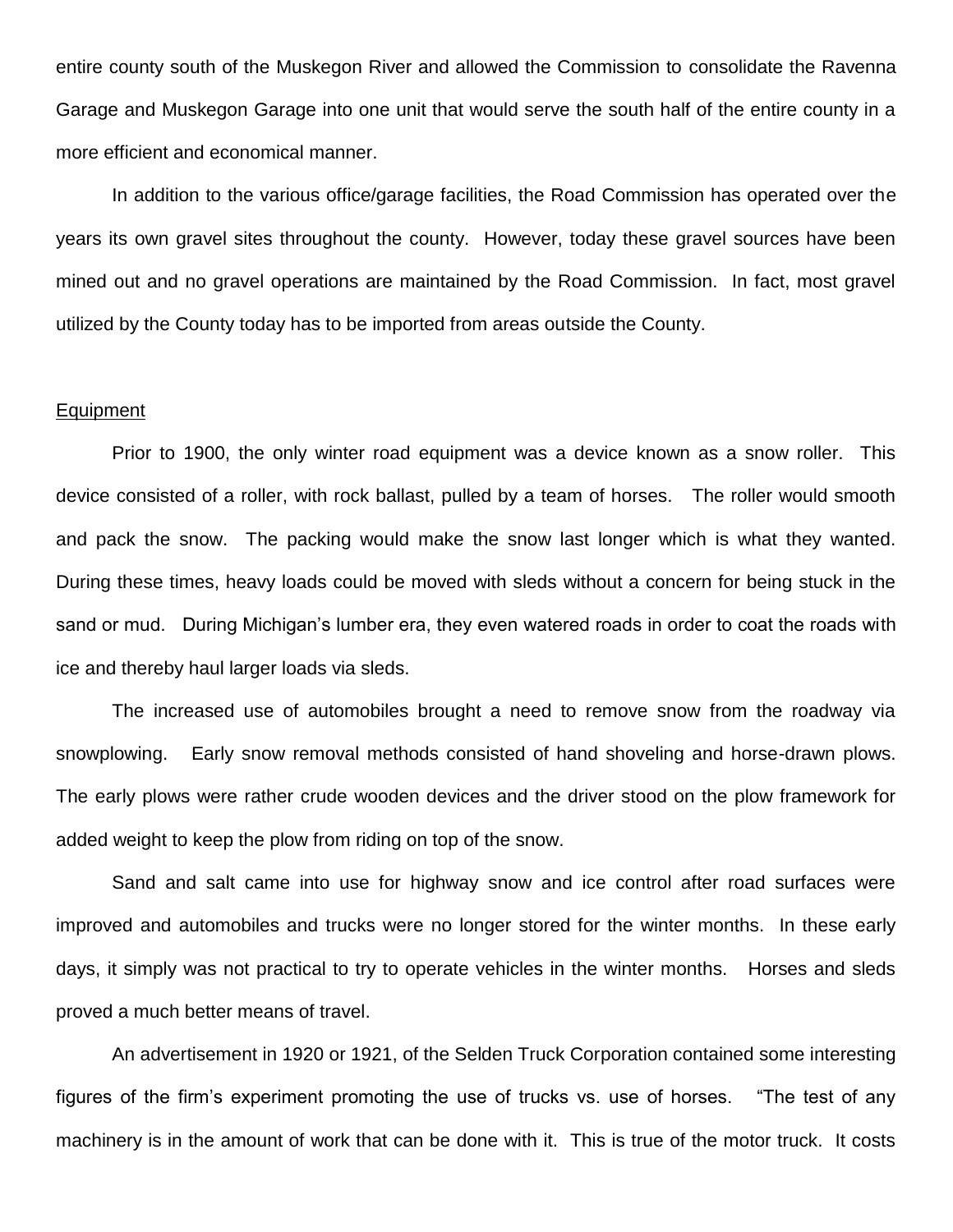considerably less to purchase a team of horses with harness and wagon, and it costs a good bit less to operate that team each day than it does a motor truck.

But the test is not in the matter of first cost, or cost per day of operation, but in the amount of work accomplished by each outfit. Of course, this brings in finally the matter of cost – not of first cost, nor of the operating cost, but of the cost per unit of work accomplished.

# Truck vs. Team

For instance, one company found business could not be taken care of by teams. It put on a two-ton truck, determined to keep exact records of all work and cost of both truck and teams. The first costs were of course hardly to be compared, for the truck investment was nearly \$3,000, while the best team, wagon, and harness cost less than \$800.

Again, the total daily cost seemed in favor of the horses for the cost of a truck, over a year's time and including all items, was double that of the team.

## Story of Actual Results

But the truck made four trips, traveling eighty-six miles, with seven tons, in four hours less than it took the team to make one thirty-six mile trip with 1.35 tons over the same roads. This brought the operation to the proper basis for comparison – actual results. The truck was really doing 350 percent more work than the best team – in other words, doing the work of three and one half teams.

This really shows the economy of motor truck operation, as well as the greater accomplishment over horses, in spite of higher first cost or daily operating costs. The team hauled 1.35 tons eighteen miles at \$4.40 a ton, while the truck hauled seven tons twenty-one miles at \$1.01 per ton."

About 1920, the Road Commission acquired some World War I surplus trucks. These trucks replaced the horse as the pulling device for the plows; one man drove the truck and one man operated the plow. The second man rode outside on the plow as it was pulled along. Metal plows replaced the wooden plows with the advantage of greater strength, weight and adjustable positions.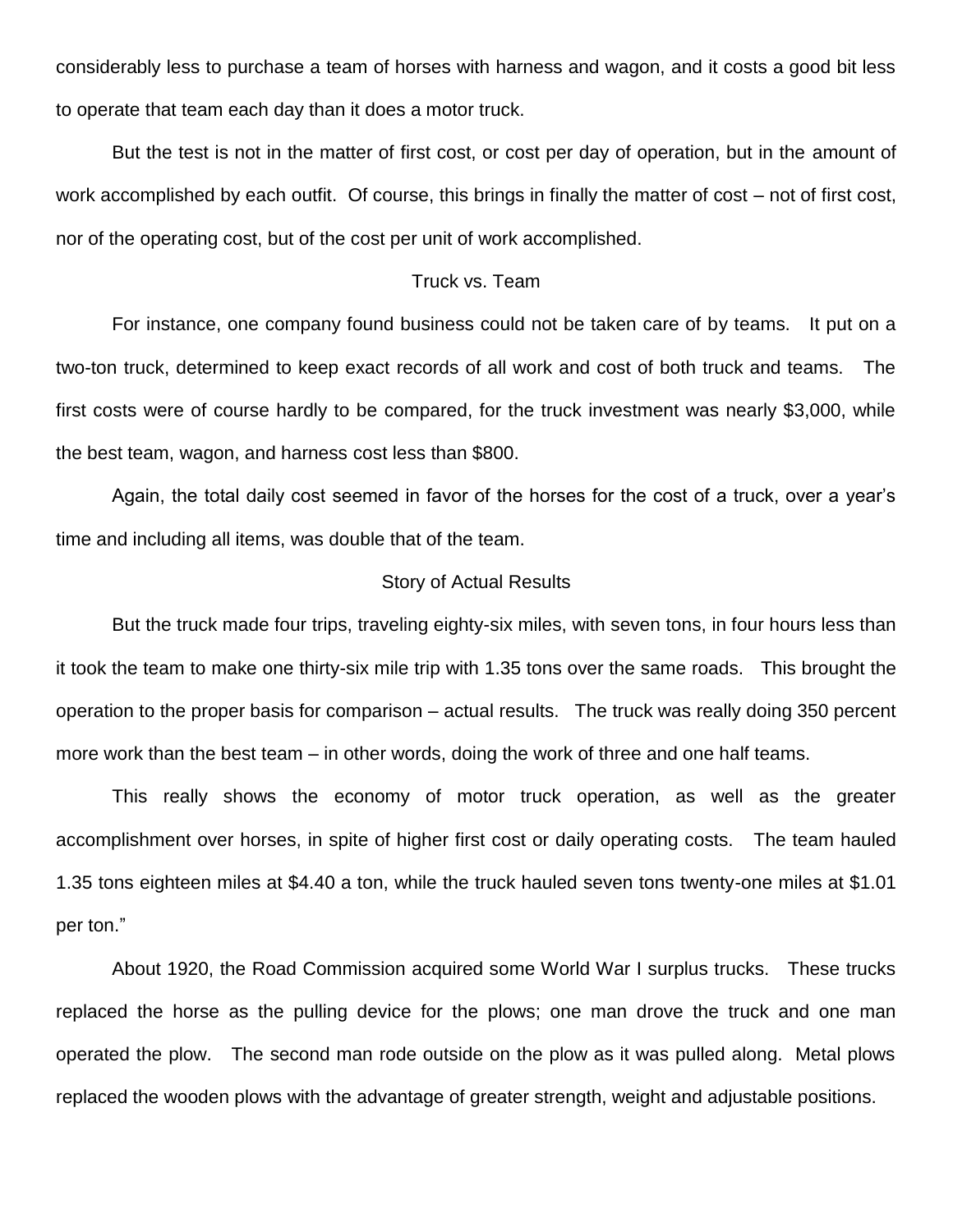Shortly thereafter, the metal plows were mounted to the front of the truck. The added weight of the truck made the plow more effective, however, the early truck mounted plow had few adjustments. Often the plowing was done with two trucks; one truck pushing the plow with the other truck in front pulling via chains connected to the plow and truck. These trucks had no cab, just a motor mounted up front with a canvas cab-like frame under which the driver sat and drove and no windows.

The earliest trucks had no cabs or windows. However, front "windscreen type" windows soon came into being. The trucks belonging to the Road Commission did not have these windows. If an operated wished this type of wind protection, he had to purchase his own and have it mounted on the truck.

Truck advances consist of enclosed cabs with doors and windows, hand-operated windshield wipers, motor enclosure, fenders, larger motors and tires, however, no inside heaters. Snowplowing is still a two-man operation, a driver and a second man inside the cab to operate the plow via a system of levers, etc. During this period, plows grew in size and were more adjustable. The sanding and salting of roads is mostly a hand-operation, i.e. a man standing in the truck box shoveling sand out of the truck as it moves along the roadway.

In the mid-1930's, some tandem snowplowing was done with two trucks coupled together. A large V-plow would be mounted on the lead truck with a second truck pushing and the drivers would use hand signals for start, stop, faster, slower, etc. As the front end weight of the motors and plows grew, it was often necessary for the second man in the cab to help turn the steering wheel in order to negotiate corners.

In the 1940's and 50's, the trucks continue to get larger, more horsepower, increased weight, inside heaters, etc. Plows increase in size and capability. Snowplowing, however, is still a twoman, hand-operated pump as a power-assisted operation. Sanding becomes more mechanized. A sander is now attached to the back of the truck and pulled by the truck. The truck box, filled with sand, is elevated and the sand is shoveled out of a hole in the tailgate by a man standing on the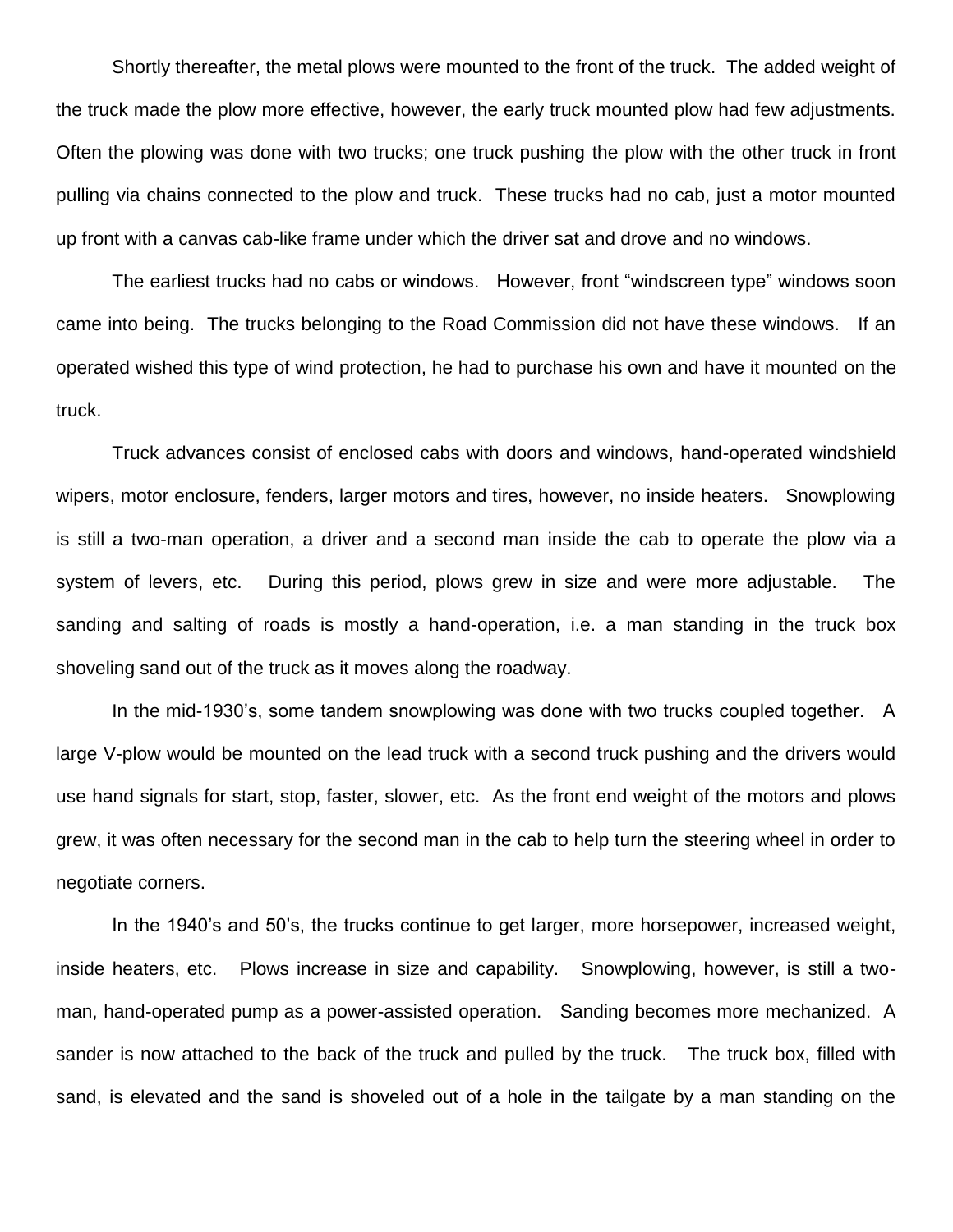sander. The sand falls into a cone which directs the sand onto a simple spinning device similar to a home lawn spinning fertilizer spreader.

During these early days, it is interesting to note that trucks had no inside window defrosters. To combat the frosting or fogging on the inside of the windows, drivers would often drive with the windows open to equalize the temperatures and they would rub the inside windows with salt. This salt was frequently kept in small "bull durane" type bags that tobacco used to come in.

During the 1960's and 70's, a significantly more complex truck came into use.

## Construction of Roads

The early road construction and maintenance equipment consisted of hand tools and horsedrawn equipment. Employees of the Commission were intimately familiar with shovels, picks and wheelbarrows. Teams pulled simple scrapers and scoops. The capabilities of this equipment put significant restrictions on what could be done in actual construction and maintenance practices.

Early tree removal, stumping and grubbing was done by hand, teams and explosives. Trees would be cut by hand and removed from the roadway by teams. Small stumps could be pulled by teams, however, anything of size had to be hand-dug and cut and pulled by teams. Explosives were used in limited situations.

The common hand shovel was in great use throughout any construction site, loading and unloading was done by hand. Small horse-drawn wagons would be loaded with sand and drawn to a fill site where a man walking behind the wagon would turn and move the boards comprising the bottom of the wagon and thereby let the sand, or other material, trickle out the bottom.

In the summer of 1919, the Road Commission made application for federal funding for what turned out to be a significant construction project of the time. The proposed construction project of the time. The proposed construction project called for the improvement of some twenty-two (22) miles of the Cedar Springs Road/Federal Aid Route 43 from the City of Muskegon to the Village of Casnovia. This route is now known as Apple Avenue/M-46.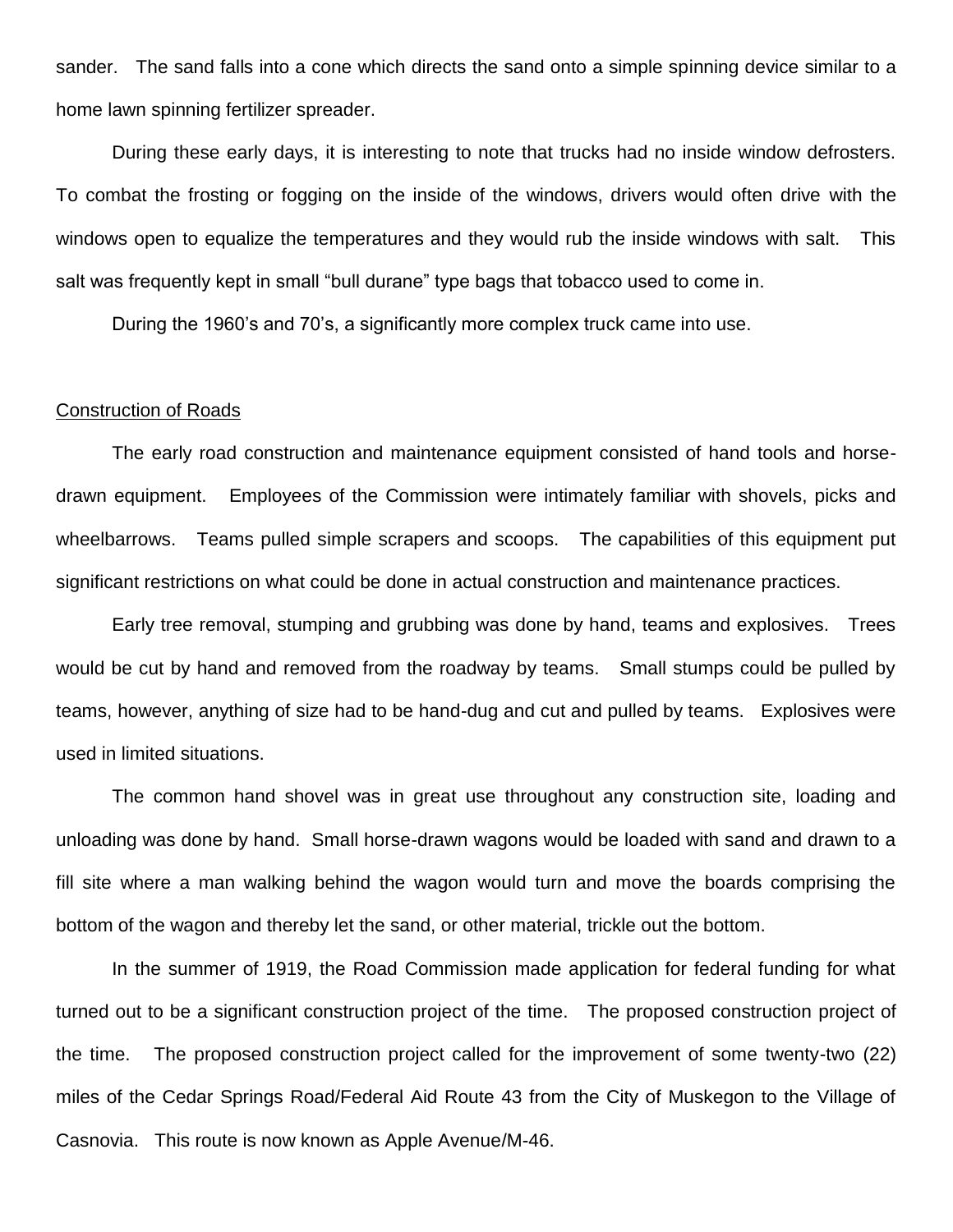The project was considered significant for the time for two reasons: one was the type and size of construction equipment utilized during the actual construction. Secondly, the project was considered to be very large in its scale, fourteen miles of the twenty-two mile project was issued under one contract and was considered exceptional in that there were no turns in the project.

The design called for two nine-foot concrete lanes place on a twenty-eight foot grade. The successful contractor was a Pontiac, Michigan contractor named G.P. Scharl. The contract covered grading, construction of drainage structures, surfacing with concrete and final trimming up for travel. The contractor had special equipment made for his use and this was the first construction project that it was utilized. The equipment was the largest concrete construction equipment of its type in the country.

Originally, the contractor was going to attempt to complete the fourteen-mile contract in one construction season. However, project delays were experienced due to the inability to get shipments of sand and gravel and the inability of work crews to keep ahead of the concrete machine. As a result, only five miles of concrete were laid in the first season. The new construction equipment and technique were capable of laying an average of one mile of concrete per week.

A state/world record run was attempted and made. A record run of 1,023 feet of eighteen-foot width was laid in one ten-hour day.

Conventional roadway preparation was utilized. The innovative part involved the size of machinery and the use of narrow gauge railway. The technique consisted of stockpiling sand and gravel and loading same, via a small caterpillar crane, into an elevated funnel. The narrow gauge railway would run from the funnel along the road to the cement mixer, which was pulled along in front of the actual pouring site.

A small engine would pull some twenty "batch-box" cars under the funnel and receive the right mixture of sand and gravel. The "batch-box" cars were then pulled to a cement storage shed where the proper mixture of cement was added. The little cars, of about two yards of material, were then pulled on the tracks out to the cement mixer located at the pouring site. Another small caterpillar